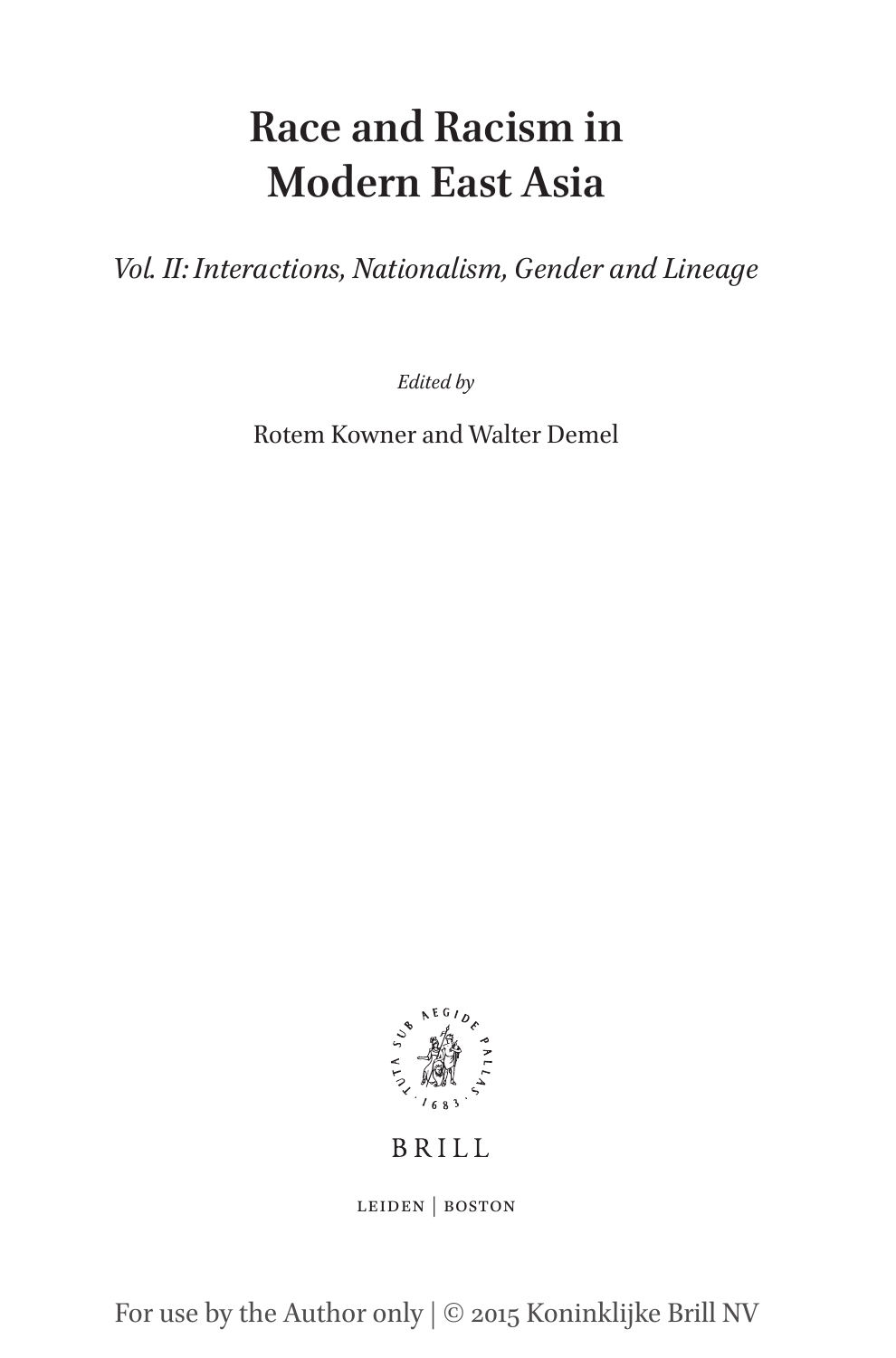# **Contents**

**Preface** xi List of Illustrations and Tables **XIII Conventions** xvii **List of Contributors** xviii

**1 Introduction: The Synthesis of Foreign and Indigenous Constructions of Race in Modern East Asia and Its Actual Operation** 1 *Rotem Kowner and Walter Demel*

#### **part 1** *Antecedents*

- **2 East Asians in the Linnaean Taxonomy: Sources and Implications of a Racial Image** 23 *Rotem Kowner and Christina Skott*
- **3 Constructing Racial Theories on East Asians as a Transnational "Western" Enterprise, 1750–1850** 55 *Walter Demel*
- **4 The 'Races' of East Asia in Nineteenth-Century European Encyclopedias** 77 *Georg Lehner*
- **5 The Racial Image of the Japanese in the Western Press Published in Japan, 1861–1881** 102 *Olavi K. Fält*

# **part 2**

# *Interactions*

**6 The Propagation of Racial Thought in Nineteenth-Century China** 123 *Daniel Barth*

For use by the Author only | © 2015 Koninklijke Brill NV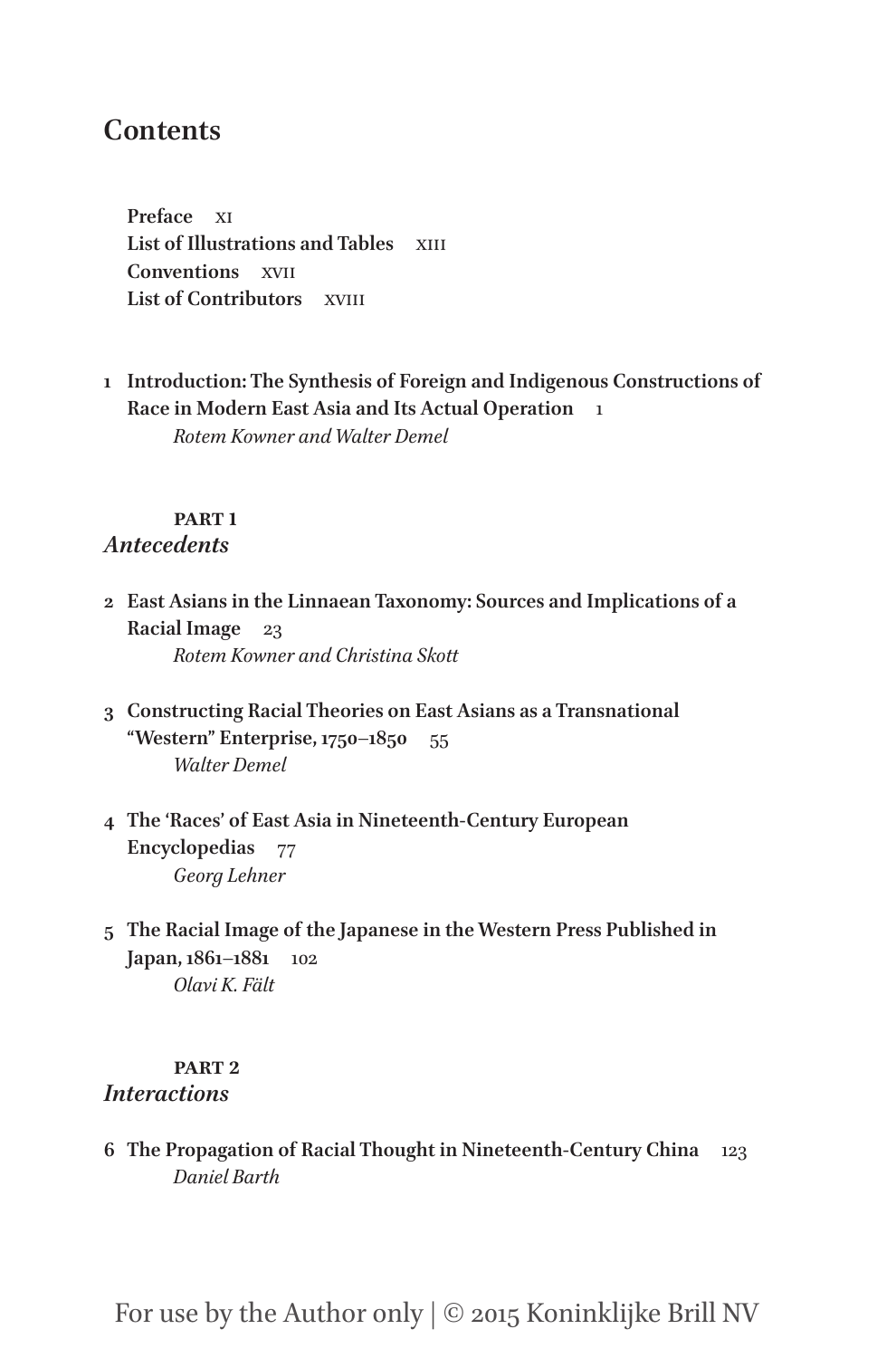- **7 Learning from the South: Japan's Racial Construction of Southern Chinese, 1895–1941** 151 *Huei-Ying Kuo*
- **8 "The Great Question of the World Today": Britain, the Dominions, East Asian Immigration and the Threat of Race War, 1905–1911** 178 *Antony Best*
- **9 "Uplifting the Weak and Degenerated Races of East Asia": American and Indigenous Views of Sport and Body in Early Twentieth-Century East Asia** 196 *Stefan Hübner*
- **10 Racism under Negotiation: The Japanese Race in the Nazi-German Perspective** 217 *Gerhard Krebs*
- **11 Discourses of Race and Racism in Modern Korea, 1890s–1945** 242 *Vladimir Tikhonov*
- **12 The United States Arrives: Racialization and Racism in Post-1945 South Korea** 274 *Nadia Y. Kim*
- **13 A Post-Communist Coexistence in Northeast Asia? Mutual Racial Attitudes among Russians and Indigenous Peoples of Siberia** 296 *David C. Lewis*

# **part 3**

# *Nationalism*

**14 Nationalism and Internationalism: Sino-American Racial Perceptions of the Korean War** 319 *Lü Xun*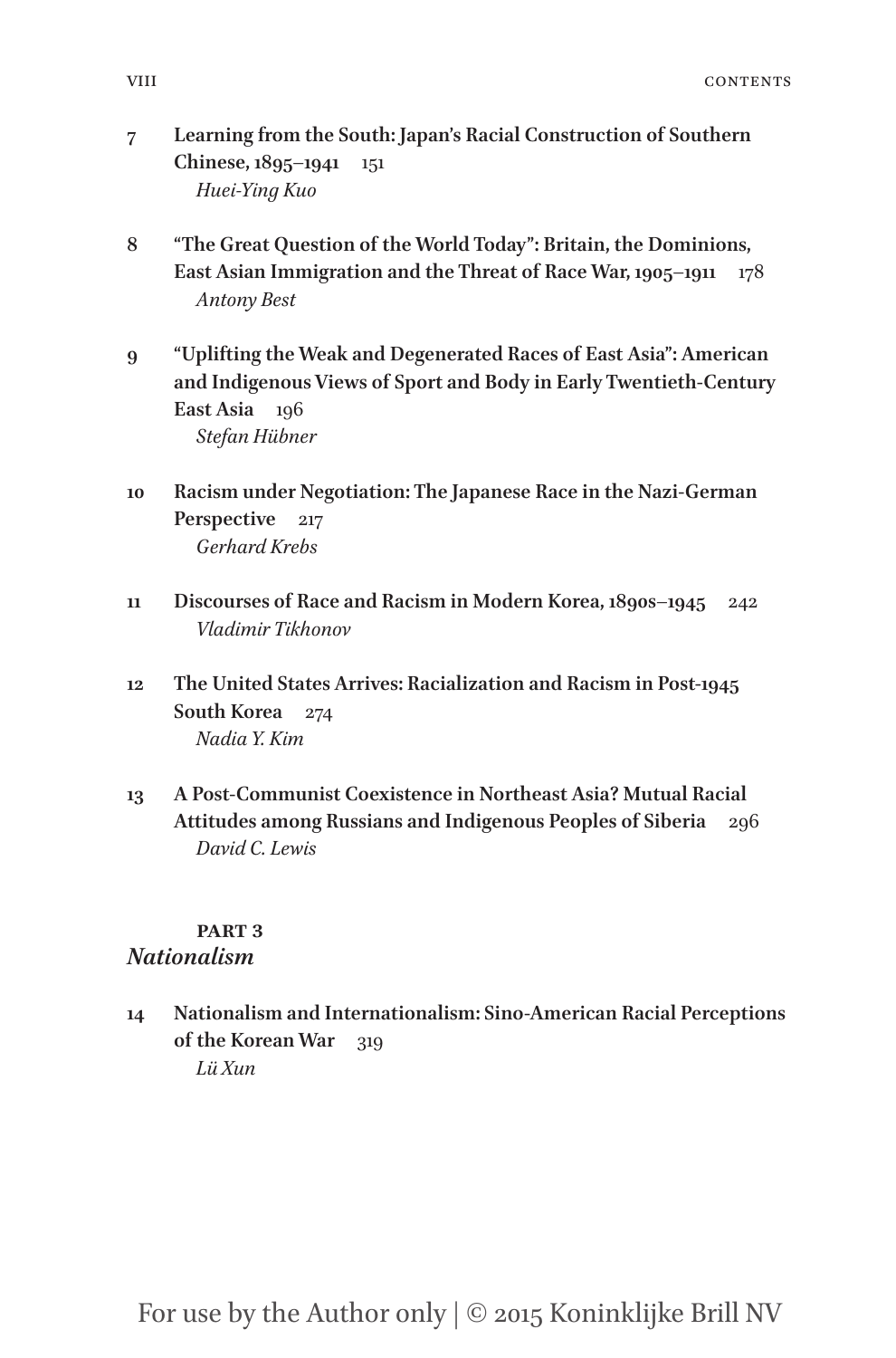- **15 Gangtai Patriotic Songs and Racialized Chinese Nationalism** 342 *Yinghong Cheng*
- 16 Japanese as Both a "Race" and a "Non-Race": The Politics of *Jinshu* and *Minzoku* **and the Depoliticization of Japaneseness** 368 *Yuko Kawai*
- **17 Ethnic Nationalism in Postwar Japan:** *Nihonjinron* **and Its Racial Facets** 389 *Rotem Kowner and Harumi Befu*
- **18 Ethnic Nationalism and Internationalism in the North Korean Worldview** 413 *Tatiana Gabroussenko*

# **part 4** *Gender and Lineage*

- **19 In the Name of the Master: Race, Nationalism and Masculinity in Chinese Martial Arts Cinema** 439 *Kai-man Chang*
- **20 Sexualized Racism, Gender and Nationalism: The Case of Japan's Sexual Enslavement of Korean "Comfort Women"** 459 *Bang-soon L. Yoon*
- **21 "The Guilt Feeling That You Exist": War, Racism and Indisch-Japanese Identity Formation** 481 *Aya Ezawa*
- 22 The "Amerasian" Knot: Transpacific Crossings of "GI Babies" from **Korea to the United States** 503 *W. Taejin Hwang*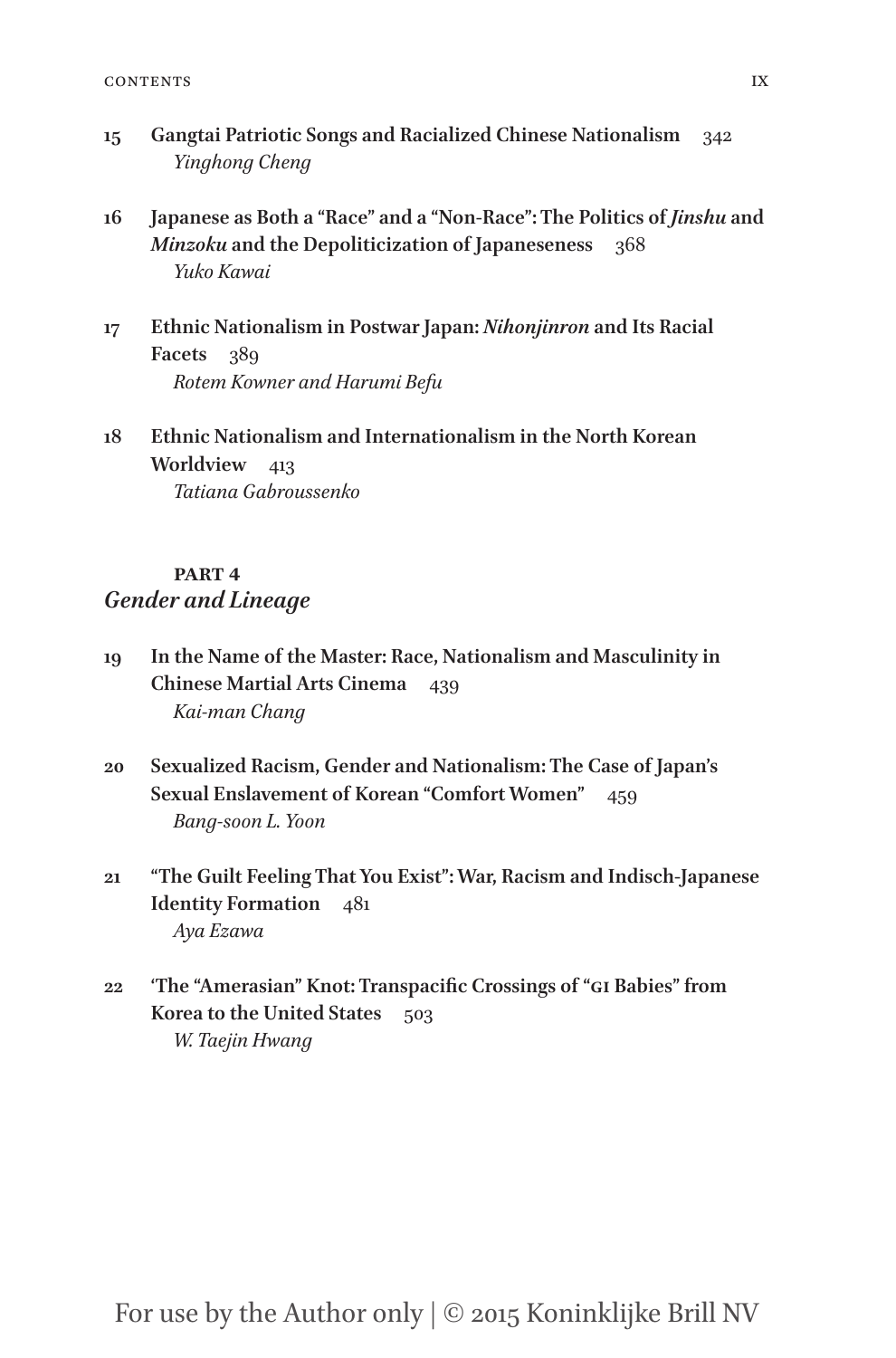# **part 5** *Conclusions*

**23 The Essence and Mechanisms of Race and Racism in Modern East Asia** 529

*Rotem Kowner and Walter Demel*

 **Bibliography** 545  **Index** 621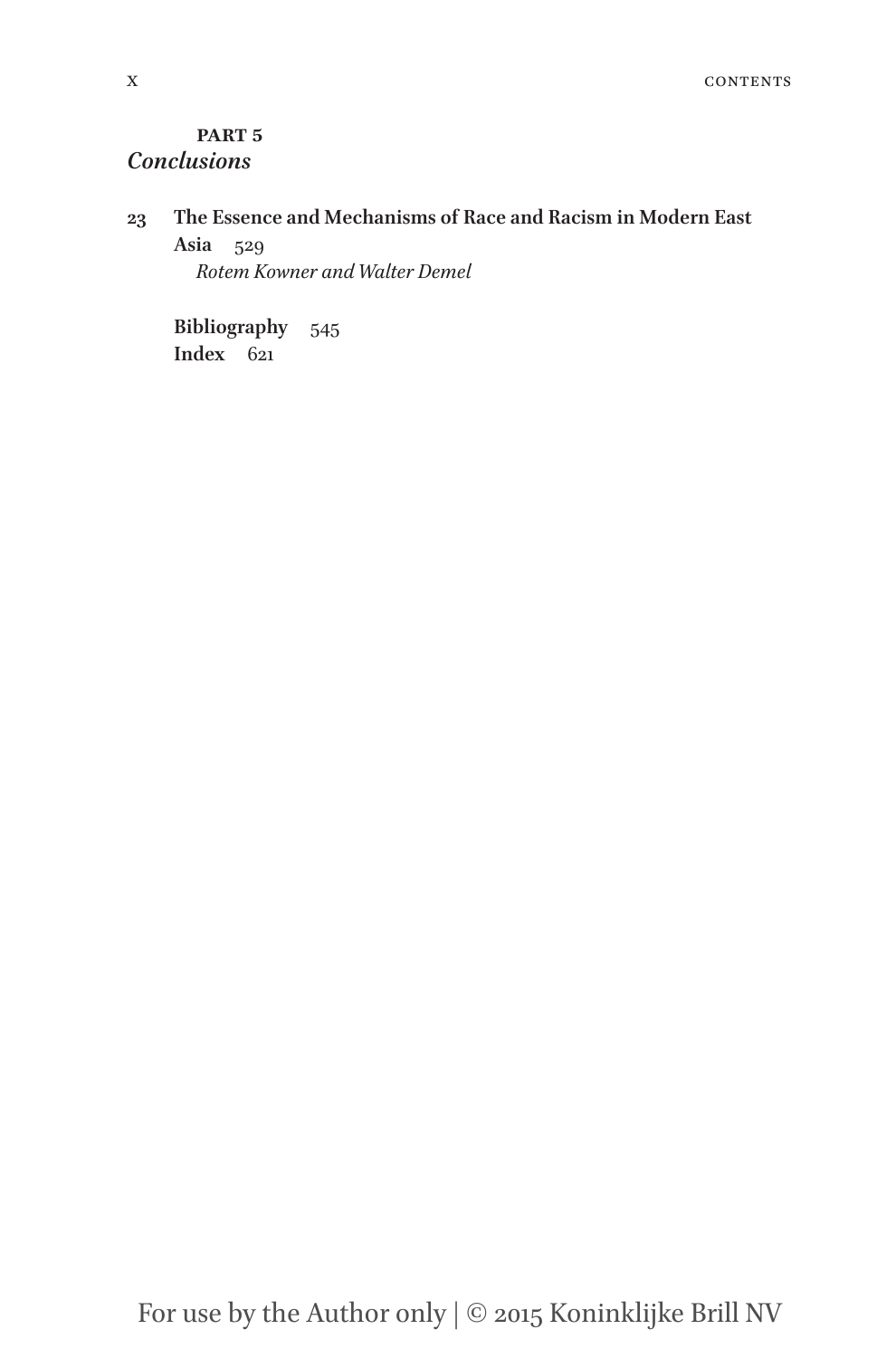# **The United States Arrives: Racialization and Racism in Post-1945 South Korea**

*Nadia Y. Kim*

Contrary to the orientation of much of the (global) race and racism literature and the social science canon on migration, millions of immigrants among the Korean diaspora did not suddenly experience a social positioning in relation to the racialized groups in their destinations, but had lived versions of it in South Korea.<sup>1</sup> As Vladimir Tikhonov has demonstrated above with regard to the formation of race and racism in pre-1945 Korea, the advanced West and Japan were influential in the construction of a racial category system that co-mingled with, and moved beyond, mere culture and nationality.<sup>2</sup> The nearly eighty interviews, two years of ethnographic observation, and countless newspaper and popular cultural analyses I conducted between 2000 and 2005 corroborate and build on such history. The interviewees who ventured to Los Angeles, the second largest Korean city outside of the two Koreas, for instance, did not learn American White-Black and anti-Asian ideologies after they settled in the United States, but lived variants of them long before their arrival in the United States. In this chapter, I wish to submit that the American (neo-)imperial rule is mostly responsible for this. More specifically, I would like to suggest that this system of racialization or racism has relied on merging American military and cultural forces and has done so in two key ways: by ruling over and rendering a non-White country such as Korea invisible and by entrenching a White-Black hierarchy.3

The broader merger of global militarization and capitalist expansion in which these two processes are nested has yielded "commodity racism," a capitalist-created desire for consumer products that affirms the White racial superiority over "vanquished" peoples of color through products and marketing.4 In charting the specifics of what I will call a post-World War II "imperialist racial formation" I show that Korean informants draw on largely Euro-American,

<sup>1</sup> N.Y. Kim, 2008.

<sup>2</sup> See Tikhonov's chapter in this volume.

<sup>3</sup> N.Y. Kim, 2008.

<sup>4</sup> N.Y. Kim, 2008.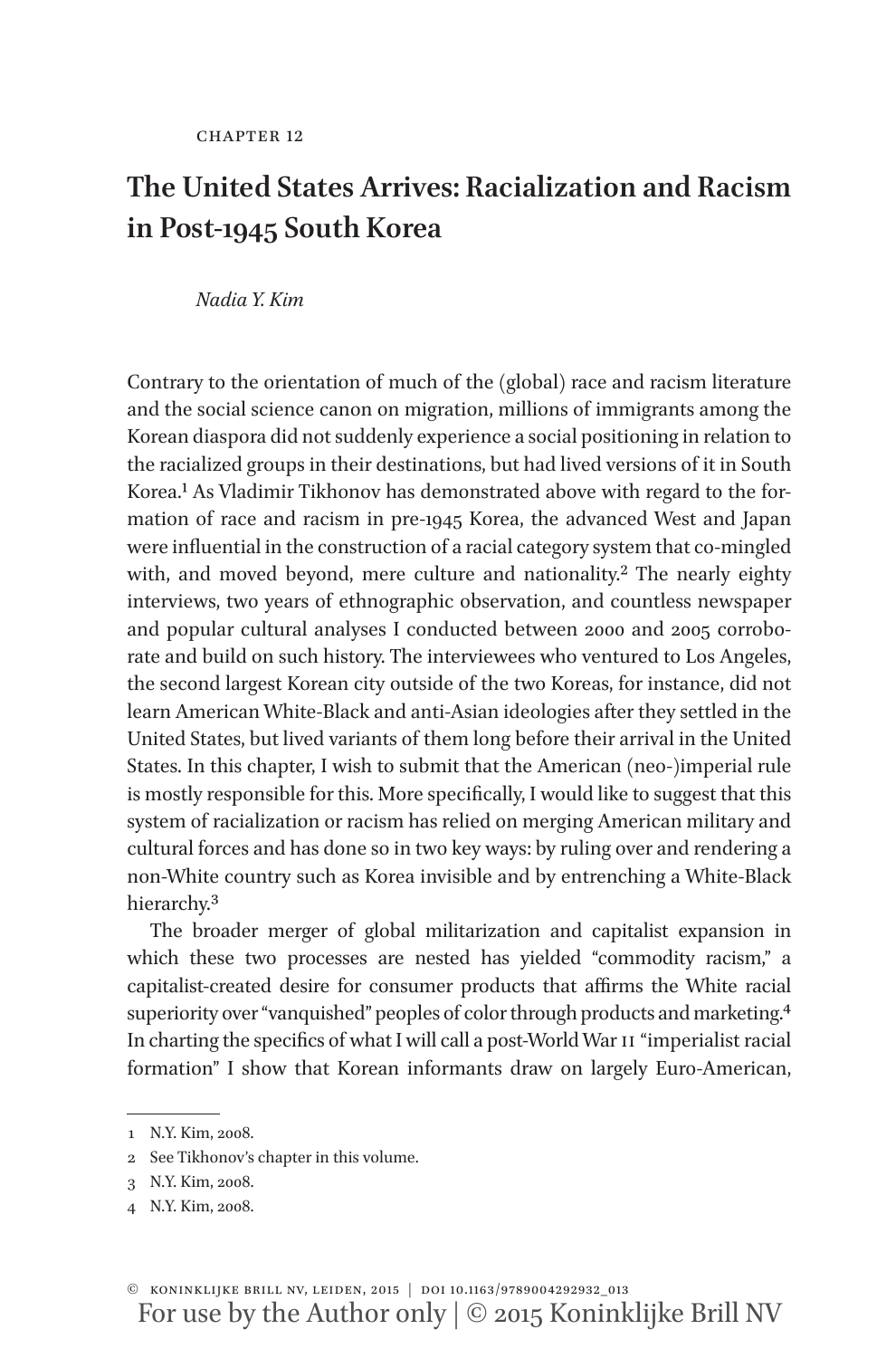Japanese, and internal post-1945 ideologies to perceive themselves as existing "in-between" Whites and Blacks in the United States as well as across the globe. Much of Korean society, however, is simultaneously and begrudgingly attuned to Black Americans' significant power over Koreans as agents of the American occupational forces. Finally, many Koreans are aware that the White-Black binary in the United States and around the globe elides a people and nation like them. These multiple inequalities and social locations underscore the fact that South Korean internal hierarchies engage in various ways with those of the United States. To be more specific, it can be said that the peninsular society prioritizes the axes of the nation-state, political recognition, and ethnonationality to structure and hierarchize society within and between countries.5

In this chapter I will provide germane historical and contextual information on the advent of American militarism and on the interconnected market and cultural economy.6 I would then like to discuss the South Korean cultural context of longstanding inferiority vis-à-vis imperial Japan into which the superpower United States entered and co-constructed inferiority vis-à-vis "America." In both cases, much of South Korean society admired and detested the foreign powers, the perennial dualist products of colonial and (neo)imperial subjugation. In the following section, I examine the Koreans' adoption, remapping, and rejection of ideologies shaped by (White) American militarist and cultural imperialism, by transnational exchanges, and—among newer immigrants by the 1992 unrest in Los Angeles.

#### **Contextual Background: America Marches In and Mass Mediates**

The rise of an imperial Japan in Asia and the world was one of the reasons for the American engagement in World War II. At this juncture, the United States sought to gain resources and markets, thwart the spread of Communism, and achieve global hegemony both within and from the Pacific Rim.<sup>7</sup> As part of their World War II treaty, the United States and the then-Soviet Union

<sup>5</sup> Most of the information in this paragraph is derived from N.Y. Kim, 2008.

<sup>6</sup> This piece focuses on racialization and racism in South Korea post-1945. In other work (N.Y. Kim, 2008), I empirically document how Koreans were racially primed for the United States' White-over-Black order (and for accepting it) by such factors as Western, Chinese, and Japanese ideologies (see Tikhonov's chapter in this volume), the force of Confucian notions of social groups' proper places, and the lack of a history of *antiracist* movements as well as a discourse concerning Black citizenry.

<sup>7</sup> Lowe, 1996.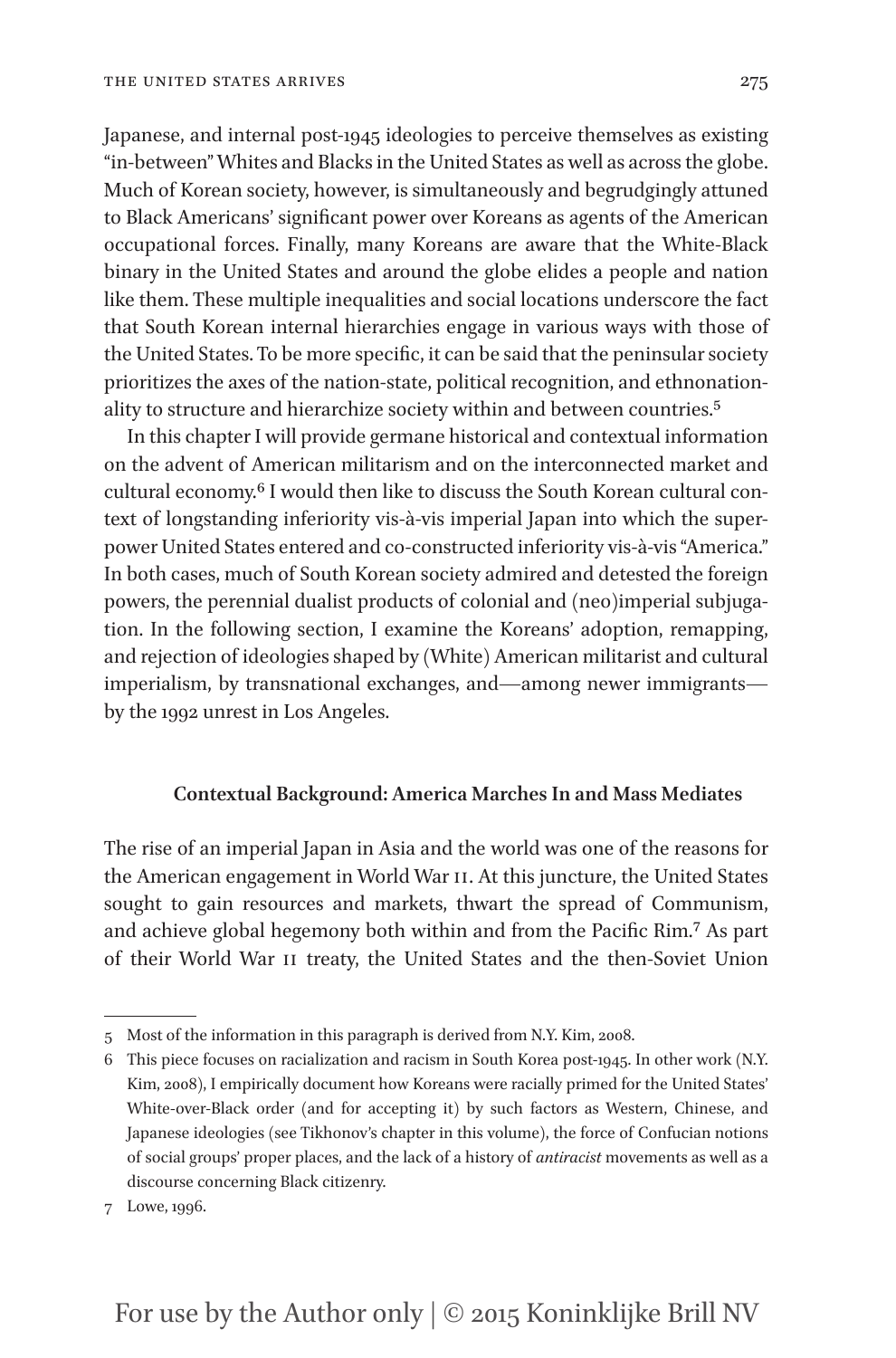arbitrarily divided Korea, and thus divided the lives of Korean loved ones, most of whom have been separated and estranged ever since. The American occupation began right after the treaty was signed and its military has remained in Korea ever since. The demilitarized zone (DMZ) at the thirty-eighth parallel currently remains the most heavily armed region in the world. In the almost 70 years since its establishment, many expansive military bases and surrounding camptowns have been built to accommodate both the American objectives

and the soldiers' material, cultural, and sexual needs and wants.

In the context of US military power, American mass media and commodities have powerfully symbolized "American Fever" in all its modernity and significantly shaped subsequent emigration to the United States.<sup>8</sup> The convergence between the American military and mass media culture is most readily seen in the American Forces Korea Network (AFKN; AFN Korea since 1997). The United States began this military television and radio broadcasting network for its troops in 1957 and also made it fully accessible to South Koreans, an atypical move given the technical problems that usually preclude it. Yet AFN Korea has transmitted the channel's American movies, soap operas, professional sports and prime-time programs<sup>9</sup> throughout Seoul and other regional bases since the very beginning. Though I could not locate statistics on South Korean viewer demographics (multiple sources claimed they did not exist), many South Koreans have remarked that those who wish to learn English or who simply adore American culture tend to be regular watchers of AFN Korea.10 In the wake of AFKN's arrival in 1957, two of South Korea's own popular broadcasting stations—Korea Broadcasting Service (KBS) and Munhwa Broadcasting Co. (MBC)—arrived with a bang.

In fact, the consumption of popular culture has spiked so dramatically and citizens have received so much mass media since the 1960s that the country has earned a reputation as one of the world's most media dependent societies,<sup>11</sup> not least because it is also the most wired nation in the world.12 Furthermore, some of the United States' largest movie markets are in Asian countries like South Korea, which has typically been the second largest Hollywood market outside North America.13 Although the United States no longer owns and produces most of the world's globalized media like it once had, the actual texts

<sup>8</sup> Abelmann & Lie, 1995: 64; Park, 1997.

<sup>9</sup> *The Washington Post*, 15 November 1986.

<sup>10</sup> See Kang & Morgan, 1988.

<sup>11</sup> Kang, 1991.

<sup>12</sup> *The Korea Times*, 30 January 2011.

<sup>13 &</sup>quot;Asian flu batters healthy o'seas B.O." 1998. *Variety*.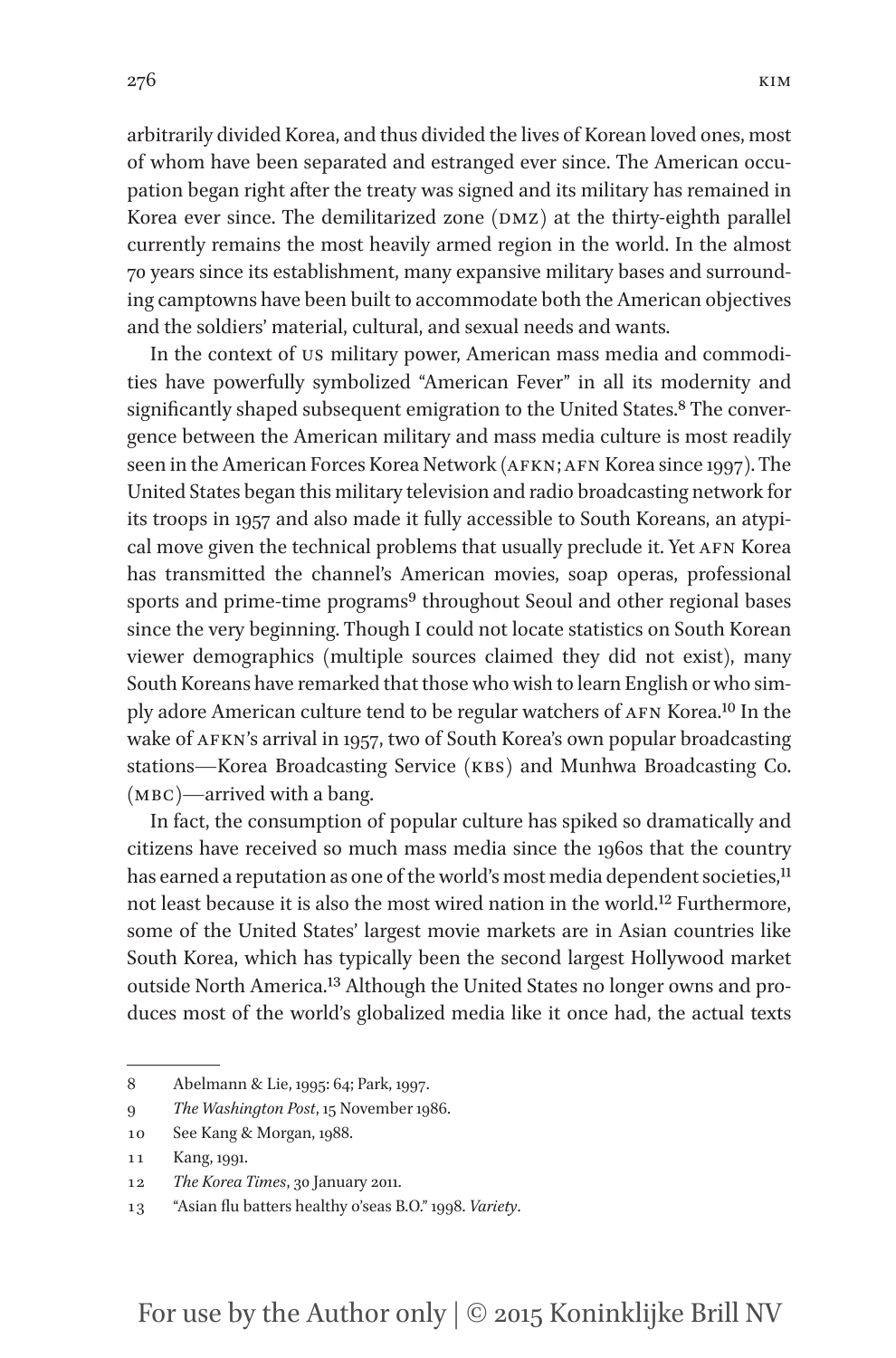and their cultural "look" are largely American.14 The "Americanness" of such imagery is no small matter, as the mass media have been considered to be the most powerful influences on contemporary culture.15 That said, however, the Korean Wave (Kor. *hanryu*) of popular culture that has taken Asia by storm has, along with other examples such as India's Bollywood culture, slowly begun to change the shape of global culture writ large.

#### *South Korea, Japan, and the American Concept of Race*

In the nation's own collective imaginary, its early potential and promise were proscribed by external powers: China, Japan, and, most recently, the United States. As with all systems of oppression and marginalization, the subordinated must negotiate the constant reminders of their inferiority, particularly if the foreign power's prowess is etched into many elements of the peninsula. In modern history, most older Koreans condemn the Japanese as evildoers, while young adults tend to be more uneven in their outlook. It is clear, however, that both share a sense of inferiority to the former colonizer. This struggle is partially traceable to the American occupation government's favoring of Japan despite deeming it a race of inhuman savages during the war, a policy that partly inspired Japan's pan-Asian and yellow doctrine.16 The US army's respect for Japan, perhaps inspired by the lower status ascribed to Koreans by both powerhouses, involved the continued use of Japanese colonial officers in disturbing shows of camaraderie, ushering in anti-Korean prejudices that would prevail throughout the occupation.17 Bruce Cumings has found that the "The Japanese were viewed as cooperative, orderly ... while the Koreans were seen as . . . unruly." These characterizations cropped up repeatedly in the literature and had probably originated from the initial American responses to Korea in the fall of 1945. The occupational forces still called on the Japanese as unofficial advisors and drew on Korean colluders even after the Koreans had expressed their displeasure with regard to American-Japanese camaraderie.<sup>18</sup>

As with South Korea's tortured beliefs in Japan's national, and hence *racial*, dominance given its earlier political-economic successes and imperialist past, Koreans have largely accepted White America's hegemonic construction of itself as the racialized reference point.<sup>19</sup> This self-representation of Whiteness

<sup>14</sup> Ang, 1996; Hall, 1991.

<sup>15</sup> Bauman, 1992: 31

<sup>16</sup> Dower, 1986; and Tikhonov, in this volume.

<sup>17</sup> Cumings, 1981: 138.

<sup>18</sup> Cumings, 1981: 138–139.

<sup>19</sup> See Lipsitz, 1998.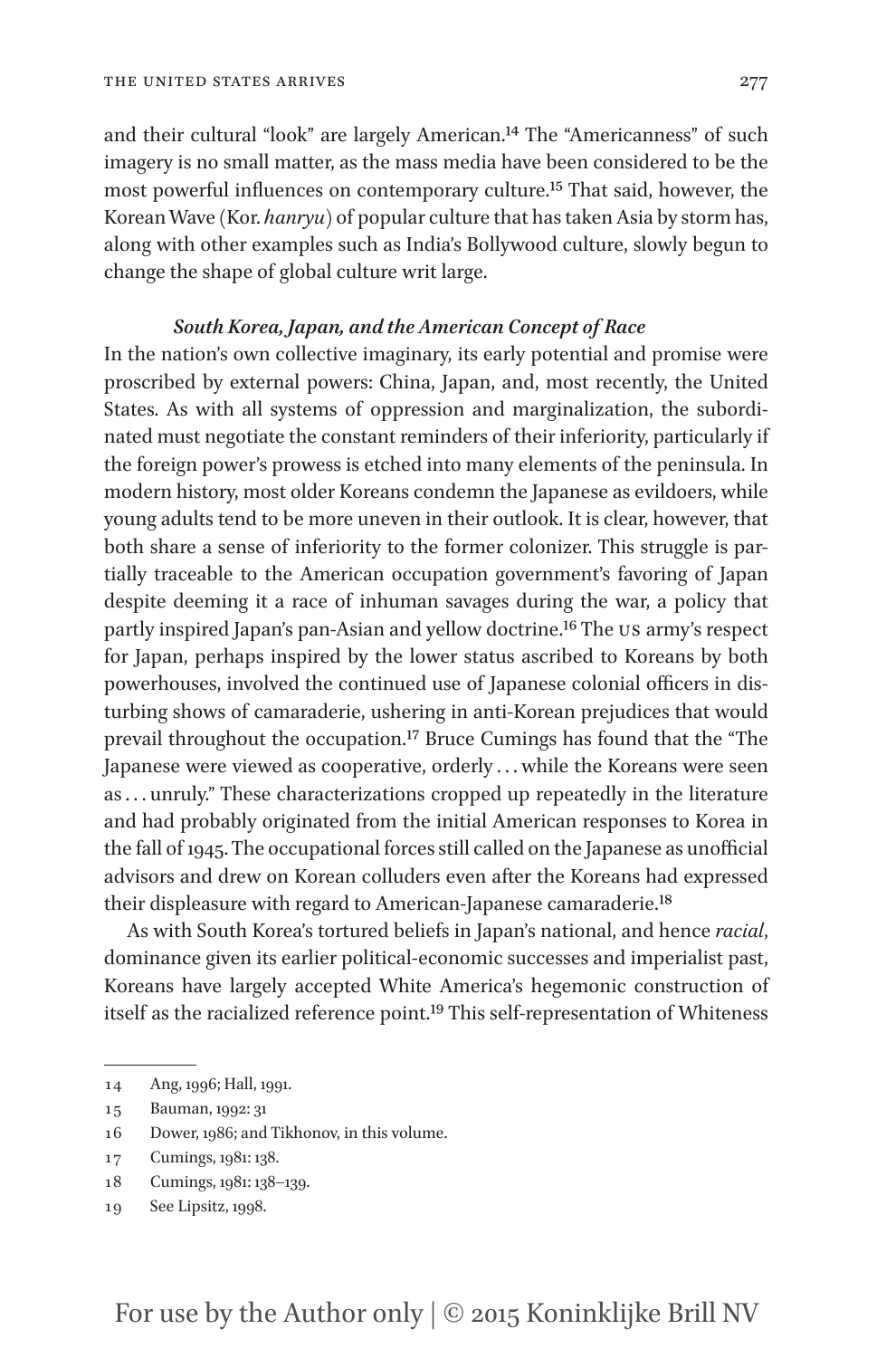has boded well with the Koreans' association of a nation with its majority group, i.e., its "owners." It was not until the United States military occupied South Korea and the American mass media followed on its heels that residents came to think beyond "America" as just White. In other words, South Korean society gradually began to receive "America" as a White-over-Black nation. I will later argue, however, that the American mass media seared Black people and anti-Black stereotypes more widely across the country than the military presence. It is noteworthy, for instance, that Kang's survey of 1,835 popular stories revealed the Blacks' absence in Korean literature until 1961, sixteen years after the military had proliferated across the peninsula.20

The reception of an ideology of America as a White country in which a lot of Black people live has shaped South Korean society's own sense of its racialized identity. In other words, although Japanese colonization had helped shore up Koreans' sense of oneness as an ethnic nation, the postliberation Koreans were still fragmented along several dimensions such as class, region, dialect, and ideology when the United States occupational forces arrived.<sup>21</sup> The Koreans' sense of their group as a uniform collectivity in relation to the two emerged, therefore, by virtue of the mass arrival of White and Black Americans onto the peninsula. In addition, the American "race" categories collapsed the ethnic and national diffferences *within* the White and Black groupings (e.g., German, Spaniard; Ghanaian, Haitian), diffferences that formerly stood at the center of Korean society's orientation. Thus understood, one of the processes of post-1945 racialization was clearly underway.

Because "imperialist racial formations" often beget dualism such as envy and hatred (of, e.g., Japan) among the subordinated population, the Koreans' reverence for and sense of inferiority to (White) America that began under the Western missionaries was intensified and textured by the US military intervention. General Douglas MacArthur, for example, has served as the icon of United States military humanitarianism in the Korean War and continues to be valorized in South Korean history textbooks. Kang notes that within South Korea's popular culture, Korean characters set in the immediate wake of 1945 express intense gratitude to the "Americans" for "liberating" their nation from the Japanese.<sup>22</sup> In my interview research, the informants' expressions of hegemonic "American savior" ideologies were particularly apparent among those who had emigrated or sought to do so, not surprising as most people who choose to leave tend to be predisposed towards a pro-American sentiment. The

<sup>20</sup> Kang, 1991.

<sup>21</sup> Personal communication with John Lie.

<sup>22</sup> Kang, 1991.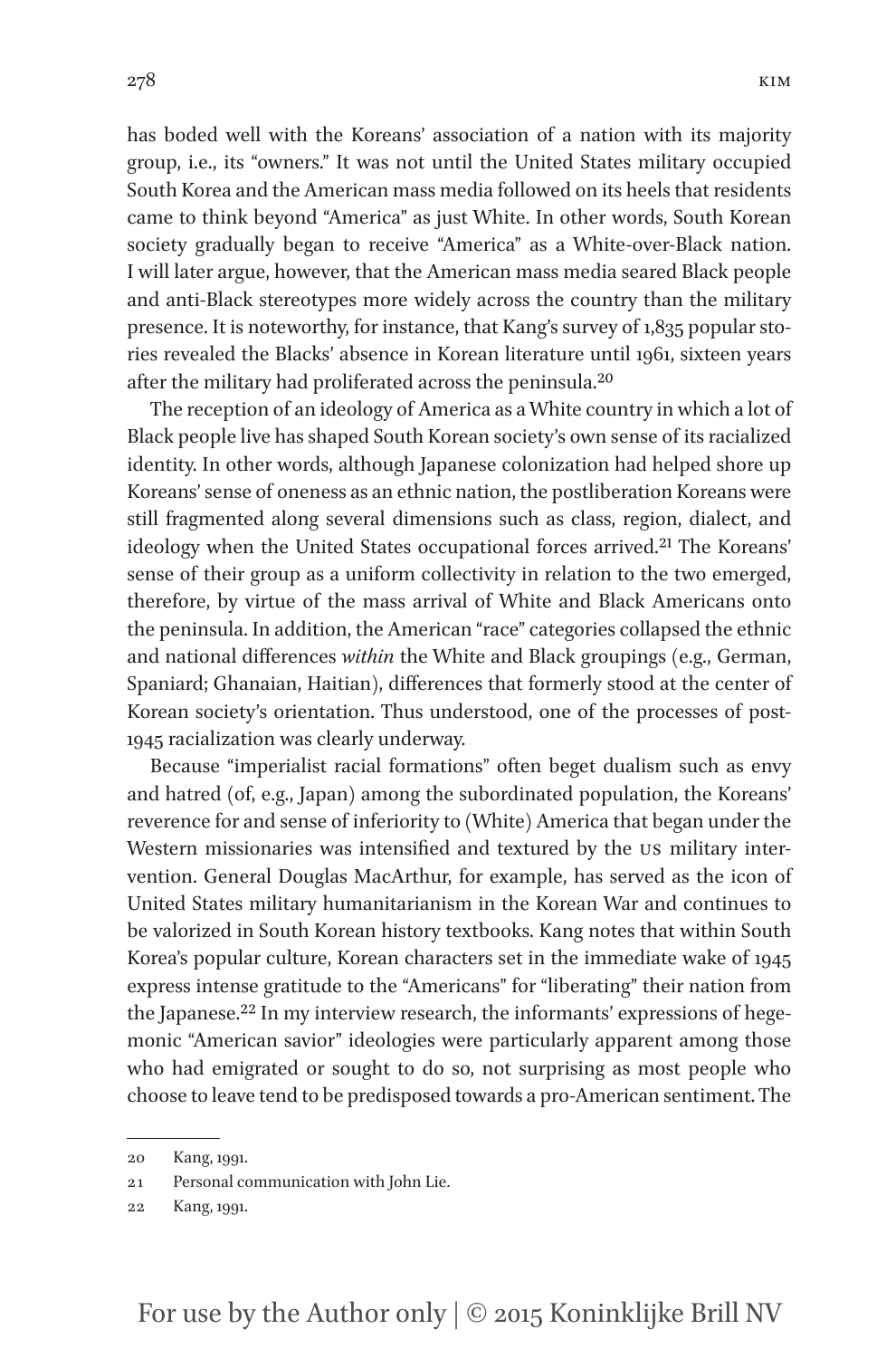older generations in particular tend to regularly share narratives of "America" rescuing Korea from a near inexorable fate (read: Communism, poverty) thanks to such watersheds as its benevolent intervention in the Korean War and its generosity with humanitarian aid and military protection. Although the younger generations do not generally support a continued US military presence, the students and young professionals I interviewed often expressed a desire to perceive themselves according to White Western modernity.23

Korean society's emphasis on ethno-nationality and ranking by blood was fundamentally informed by the White/light and Black/dark ideologies introduced by US militarization and by the Americanesque cultural saturation of the peninsula. Indeed, Korean society's native ethno-national category system corresponded well with the Western powers' nineteenth-century Darwinism in suggesting a dominant White West, an Asian middle, and an African bottom.24 Despite this history, South Korean society's perception of being "inbetween" has been at its most forceful and popular since South Korea's own economic development, and has been fundamentally shaped by Japanese (and advanced Western) discourses. As Japan's economy rose to prominence, and as previously unequal classes converged, a new ideal of a middle stratum embodied by the *sarariman* (salary man or White-collar worker) came into being on the archipelago.<sup>25</sup> Another catalyst was the late 1980s' arrival of lowskilled workers from less-developed nations including South Korea.

Despite many of the foreign workers' middle-class backgrounds and similar skin tones, Japan constructed itself as a "Whiter" and "middle-class" nation above the "Blacker" and "lower-class" migrants and their countries.<sup>26</sup> The seeds of the ROK's own postwar development were planted by Japanese colonization and by this post-1945 racial context.<sup>27</sup> As a later blooming "Asian Tiger," South Korea similarly Blackened the foreign workers who would join them from "lesser Asia."28 The Koreans considered these oft-darker skinned workers' desperation for Seoul's "three-D" jobs (dirty, dangerous, difficult) as an expression of their inferior national blood and of their own "Whiter, middle-class" standing.<sup>29</sup> Despite their great pride in this economic arrival, the peninsular populace had also fundamentally engaged the downside of their color—

- 26 Lie, 2001: 19.
- 27 Lie, 1998.
- 28 Lie, 1998.
- 29 See Wallerstein, 1974.

# For use by the Author only | © 2015 Koninklijke Brill NV

<sup>23</sup> *Chosun Ilbo*, 17 September 1990.

<sup>24</sup> See Russell, 1991: 6; see Tikhonov's chapter in this volume.

<sup>25</sup> Lie, 2001: 31.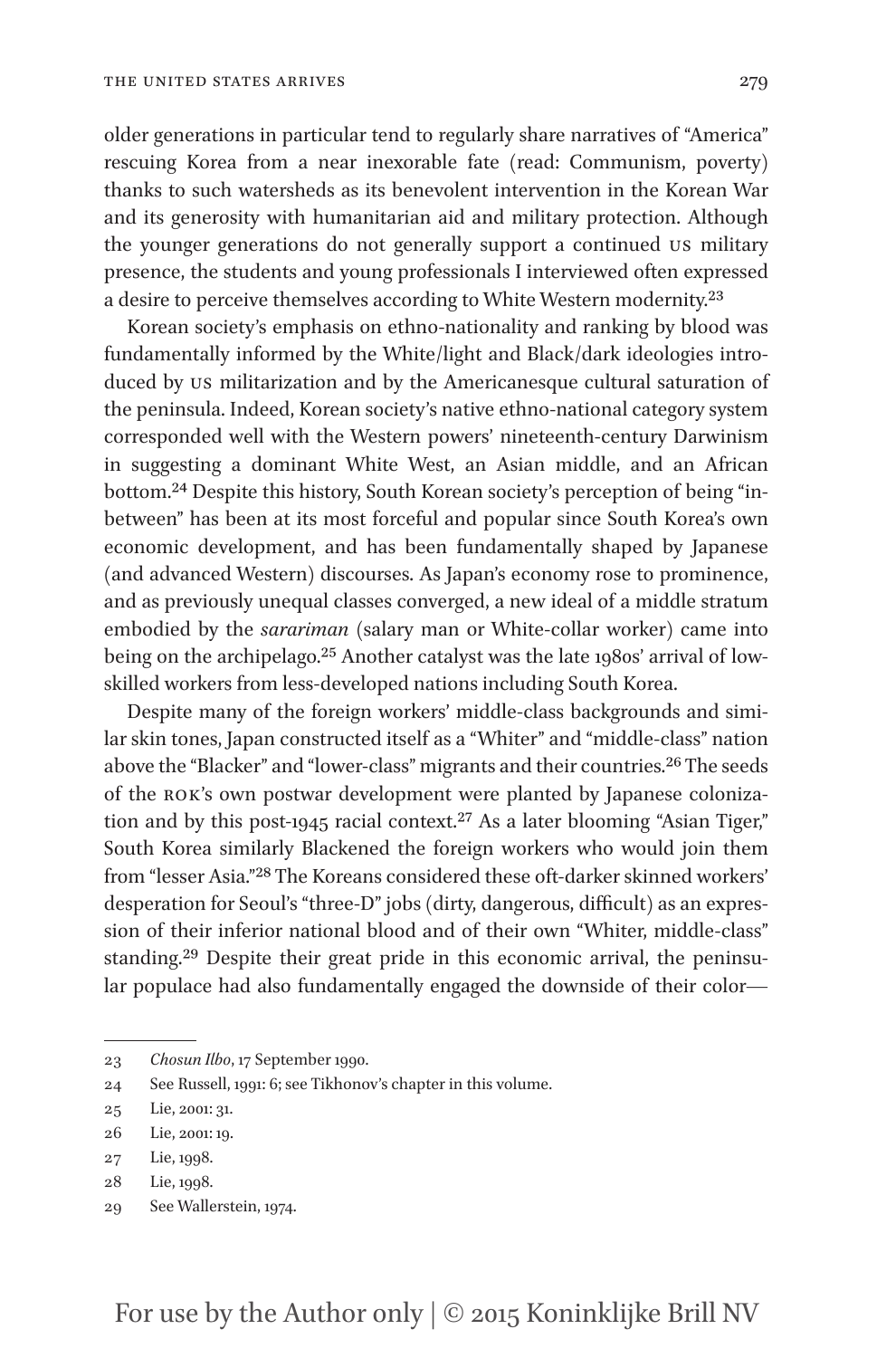class—ethno-national order: their position not on top but in the (invisible) *middle* of the racialized and gendered global economic order.

### **The American Military, Whiteness, and Imperialist Racial Formation**

As noted above, the US military has been central to South Korean society's construction of the Whiteness of the United States and the advanced White West. A key point to bear in mind is that in the eyes of Americans and Koreans alike White Americans were not just benevolent, but quite possibly the most attractive people in the world. Beyond foodstuffs, the United States military also "doled out" a public relations program offering free reconstructive and elective cosmetic surgery to Korean War victims. One of the main procedures offfered was the double eyelid procedure in which a fold is cut into the eyelid. As a result of the US military's actions, Asia's multi-billion dollar cosmetic surgery industry actually enjoyed its high point in South Korea in the wake of the Korean War (1950–53) and not in Japan as commonly thought. David Palumbo-Liu's analysis of a 1955 essay by one of these army surgeons, Dr. Ralph Millard, reveals the doctor's sense of racial and national superiority over the "Orientals." "A slant-eyed Korean interpreter," Millard noted, "speaking excellent English, came in requesting to be made into a 'round-eye.' His future lies in his relation with the West and he felt that because of the squint in his slant eyes, Americans could not tell what he was thinking and consequently did not trust him. As this was partly true, I consented to do what I could." Millard proceeded to give the interpreter a double eyelid and extra nose cartilage. The doctor then pridefully remarked that his patient could now go to the United States in order to study successfully for the ministry.30

Nowhere does Millard acknowledge, however, that he and the United States military were partly responsible for the Koreans' sense of inferiority to Whiteness. His stated belief that "Oriental" eyes were problematic legitimates Korean society's sense of shame over their appearance, the shame that motivated them to see Millard in the first place. Indeed, many Koreans' consciousness of their people's aesthetic inferiority intensified in the wake of the Korean War, when "Western-style Whiteness and facial features became the Korean ideal."31 Besides wanting double eyelids, Koreans also desired to be as tall or as masculine or feminine as the "Americans." To provide but one example, soci-

<sup>30</sup> Palumbo-Liu, 1999: 95.

<sup>31</sup> Jo, 1992: 403.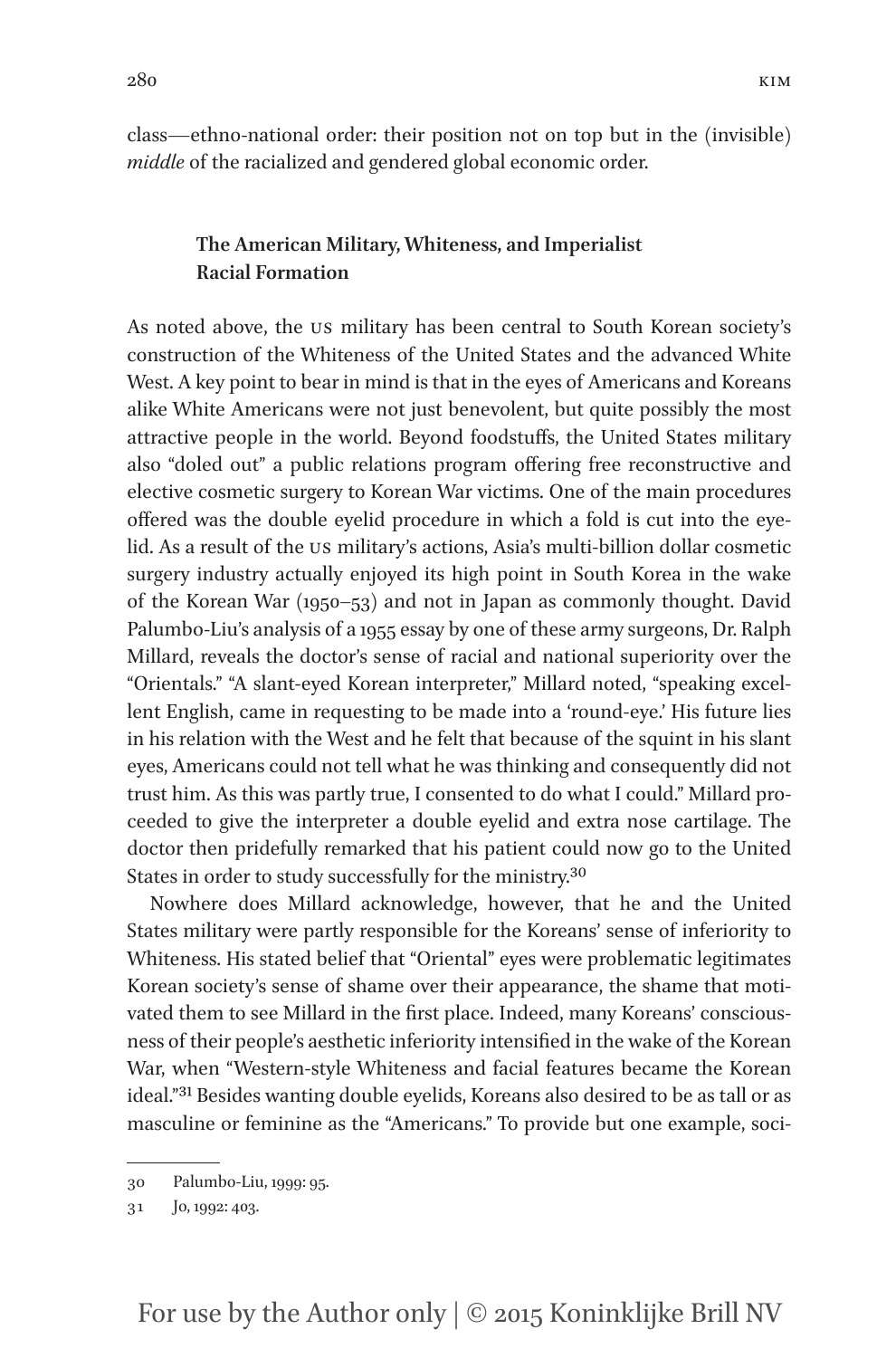ologist John Lie found that South Korean politicians began to take on "improbable" American names like Patrick Henry Shinicky (Sin Ik-hŭi) and John M. Chang (Chang Myŏn).32 The South Korean populace, then, had been made to feel inferior not just by virtue of their reliance on a superior United States military, but also by virtue of the military's own *racial ideologies*, with Dr. Millard's views constituting but one illustration of the latter.

The familiarity of the White physical aesthetic from the missionaries to the post-1945 American forces and mass media had secured the Koreans' noted sense of aesthetic inferiority. Advertisements for Western products, for example, especially those produced for personal care and beauty products that proliferated in the top Korean and Asian magazines, often used a White model.<sup>33</sup> Beauty in general is far from a trivial matter for Korean women in particular, since attracting a husband has often been a pathway to economic survival. Job opportunities and chances for social mobility for Korean women are comparatively rare, even today. In addition to the trend of middle-class parents giving their daughters eyelid surgery as high school graduation presents,<sup>34</sup> the Korean men's search for conventional attractiveness has also helped to make the country's cosmetic surgeons the busiest in the world.35

Unsurprisingly, Korean women were more explicit than Korean men in the qualitative interviews with regard to their internalized inferiority about their appearance, despite the men's intense exposure to the hegemonic White masculinity of a John Wayne or a J.R. Ewing. In addition, heterosexual South Korean women have long expressed favor toward White Western men or, more accurately, the hegemonic White masculinity that defines these men.<sup>36</sup> Drawing heavily on American and European mass media images, even women in their sixties noted their younger days of idealizing White male icons like Jeremy Irons (the "ultimate gentleman"), Elvis Presley, and James Dean. Younger women considered desirable the likes of Andrea Bocelli, Harrison Ford, Keanu Reeves (incidentally, part Chinese), Leonardo DiCaprio, and David Beckham. These icons, however, must also be understood in the context of American military dominance, given the fact that South Korean women have historically married White (and Black) American servicemen.<sup>37</sup> Informed by this history, Korean women have perceived that White men are more gender egalitarian

37 Min, 2006: 46–50.

<sup>32</sup> Lie 1998: 143.

<sup>33</sup> Neelankavil, Mummalaneni, & Sessions, 1995.

<sup>34</sup> *Toronto Star Newspaper*, 4 October 2001.

<sup>35</sup> Holliday & Elfving-Hwang, 2012.

<sup>36</sup> Kim, 2006.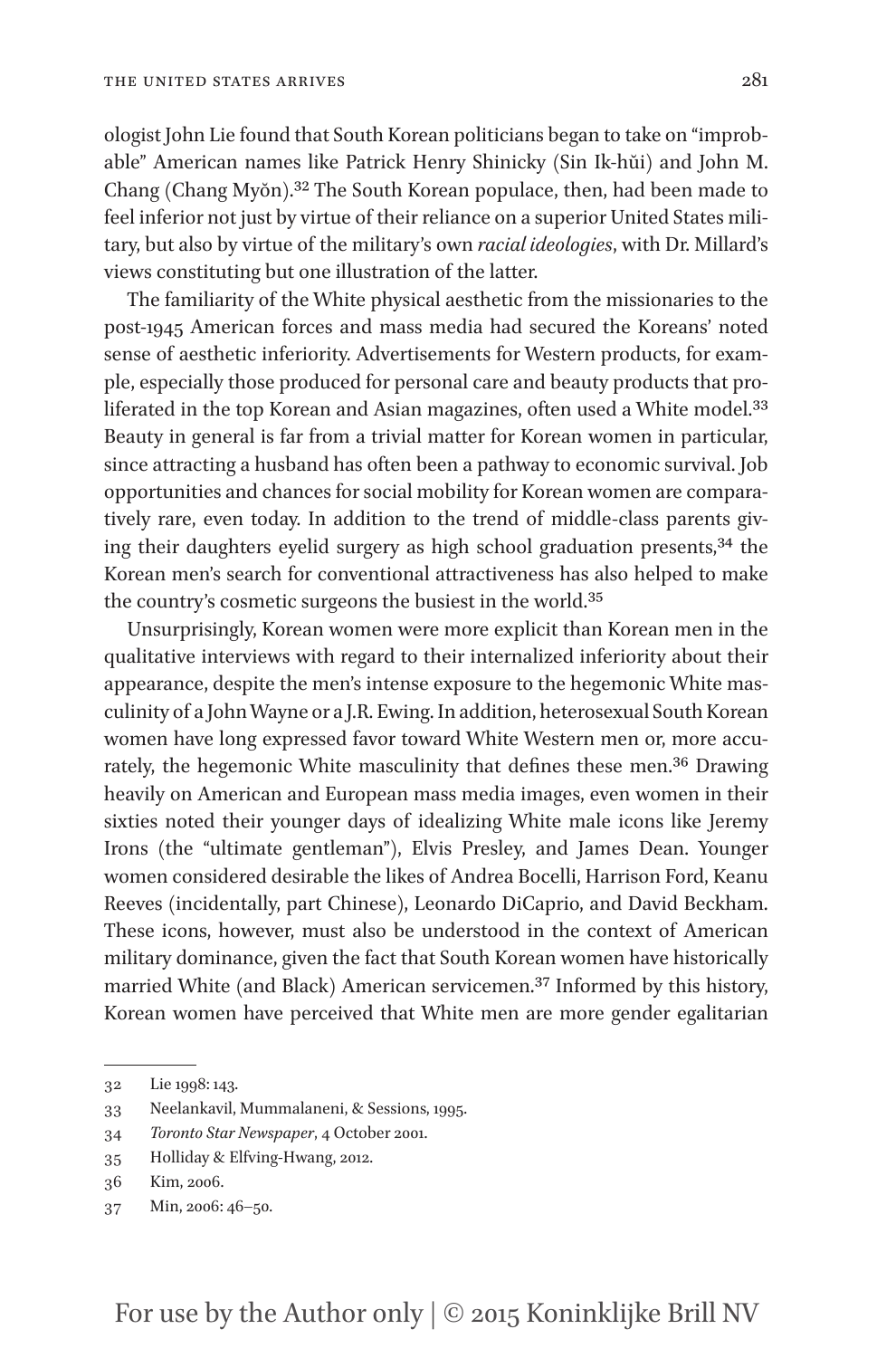than Korean men, an ideology that has motivated them towards racial comparisons and towards a desire for an "international marriage."38 This social pattern also exists in Japan.<sup>39</sup> Such a view does not necessarily mean that Korean women are no longer attracted to Korean men or that they harbor no concerns about the White men's potential cultural arrogance. Yet the informants continued to racialize White men as gender egalitarian and Korean men as gender traditional.40 In so doing, they inadvertently reify a global hierarchy of racialized masculinity.

Another form of racialization that the US military imposed concerned perspectives of "Asians" and Asianness. Despite their respect for Japan, the American military officers were also, at times, ambivalent towards their former enemy. For one, the American forces were also occupying Japan with a view to stripping it down and burying any chance for future military prowess. Inverting Japan's previously celebrated imperial pan-Asianness,<sup>41</sup> members of the US military racialized *all* Asians, including the Japanese, as foreign, strange, exotic, "gookish," the "same breed of cats," and "coolies."42 Indeed, the blurred line between "Oriental" and "Orient" had already been popularized by the Chicago School in the United States<sup>43</sup> by the time American military officials came to the peninsula at the end of World War II. It is thus not surprising that American soldiers commonly referred to Koreans as "gooks" or even worse as late as the 1990s.44 That said, however, the United States military has always hegemonically lauded itself as a liberator and ally in front of the Korean state and the Korean population at large.

#### **American Mass Media, White Heroes, and Counter-Hegemony**

The above ideologies betray the cooperation between the American militarist state and other types of racial formation.45 As noted above, the American military and mass culture converged in the form of the American Forces Korea Network (AFKN), and hence the South Korean residents have been exposed

- 42 Lauterbach, 1947; *The Nation*, 25 June 1960.
- 43 Yuh, 2002.
- 44 Lie, 1998: 144.
- 45 McClintock, 1995. Cf. Omi & Winant, 1994: 56.

<sup>38</sup> Kim, 2006.

<sup>39</sup> Kelsky, 2001.

<sup>40</sup> Kelsky, 2001.

<sup>41</sup> Dower, 1986; Tikhonov, in this volume.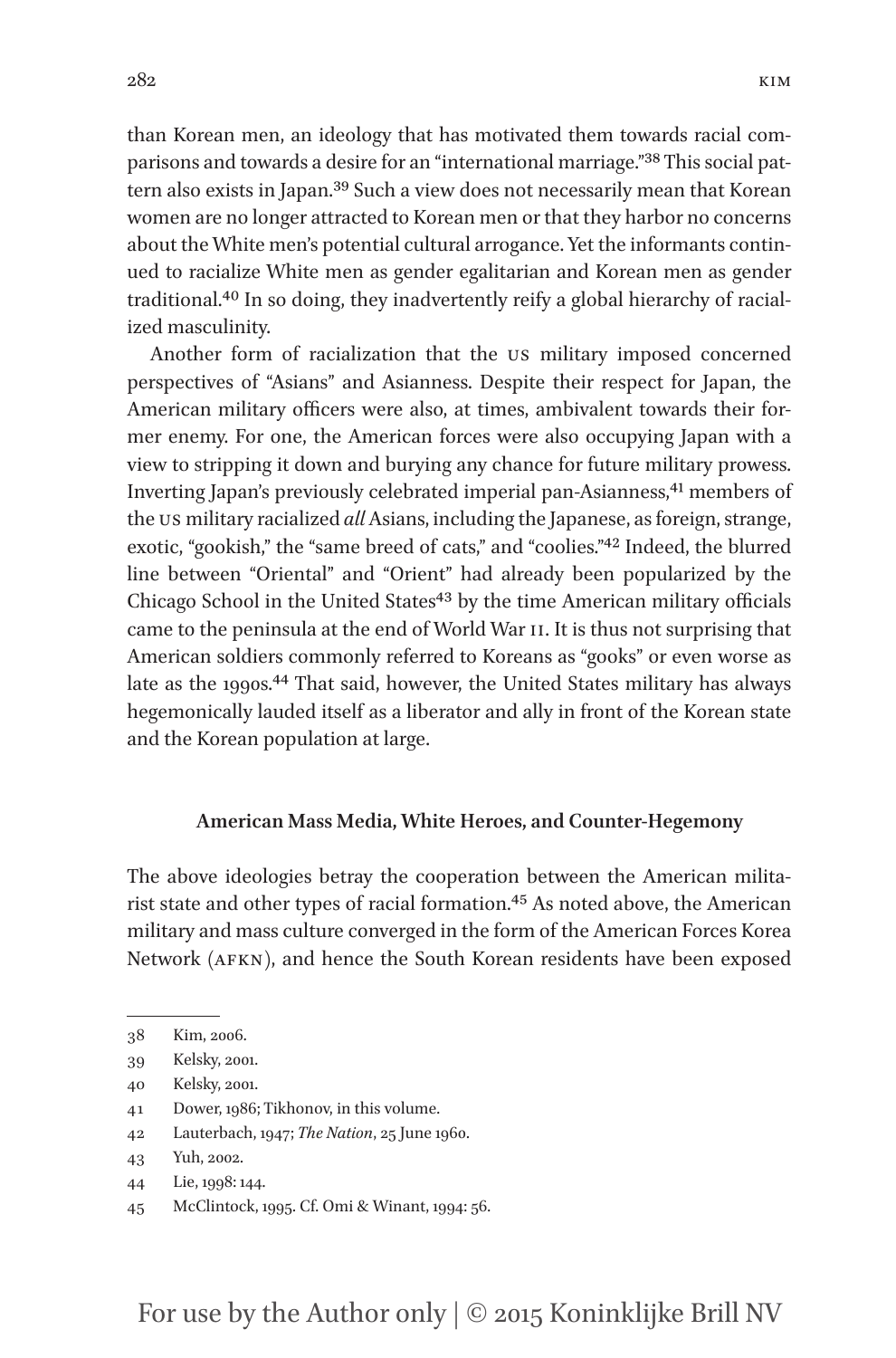to the same United States military propaganda and pro-American representations that have saturated the bases since 1957. In the case of South Korea, this link between the state and dominant representations has forged the superiority and normativity of White America and, conversely, the inferiority and Otherness of Korea and its people. This, in turn, has been linked to several representations.

*"America," the Vast Cowboy Frontier*. Although in both sites the Koreans who immigrated to the United States since the late 1980s and the early 1990s have had the greatest and most diverse access to American television news and entertainment, movies, music, and print journalism, American popular culture has also been an integral part of South Korean life for the past forty years.46 In this setting, even those interviewees who left the country at around 1970, the first year of the mass Korean exodus to the United States, admit to having watched a great deal of American movies and television hits. One pattern was middle-aged Korean men's "absorption" of the United States through their penchant for imported westerns. Exposure to John Wayne's free journeys through the vast terrain of the West provided these men with a portrait of an "America" larger than life. For much of Korean society sharing the common adage "our small country" and frequently attributing shortcomings and even Korean narrow-mindedness to this small size (recall that Koreans believe that people "embody" their nations), the vast geography of the United States is a form of power that is to be envied and admired.

*"Americans" Are Richer Than Us*. The Korean informants often invoked the wealthier and more powerful White American reference point to construct "America" as an ideal. For instance, none mentioned the Native American sidekicks or enemies in the westerns and rarely discussed the poor people who appeared in the media texts. Invoking White American wealth instead, the South Koreans interpret it in the context of their society's formidable class logic, one that naturalizes the superiority of the rich. The US occupation force's chocolate giveaways, golf courses, and ability to waste unselfconsciously had already alerted Koreans to the fact that common Americans were even richer than the Korean upper class.<sup>47</sup> Indeed, American junk food is still sold in upscale department stores as a luxury item well into the new millennium. Interviewees remarked that watching "America" from a less-developed Korea involved envying, for instance, the more "modern" lifestyle of the uppercrust New England White family in *Peyton Place* (1964–69; starring Mia Farrow and Ryan O'Neal). In a focus group of young South Korean students and

<sup>46</sup> Kang, 1991.

<sup>47</sup> Yuh, 2002: 35.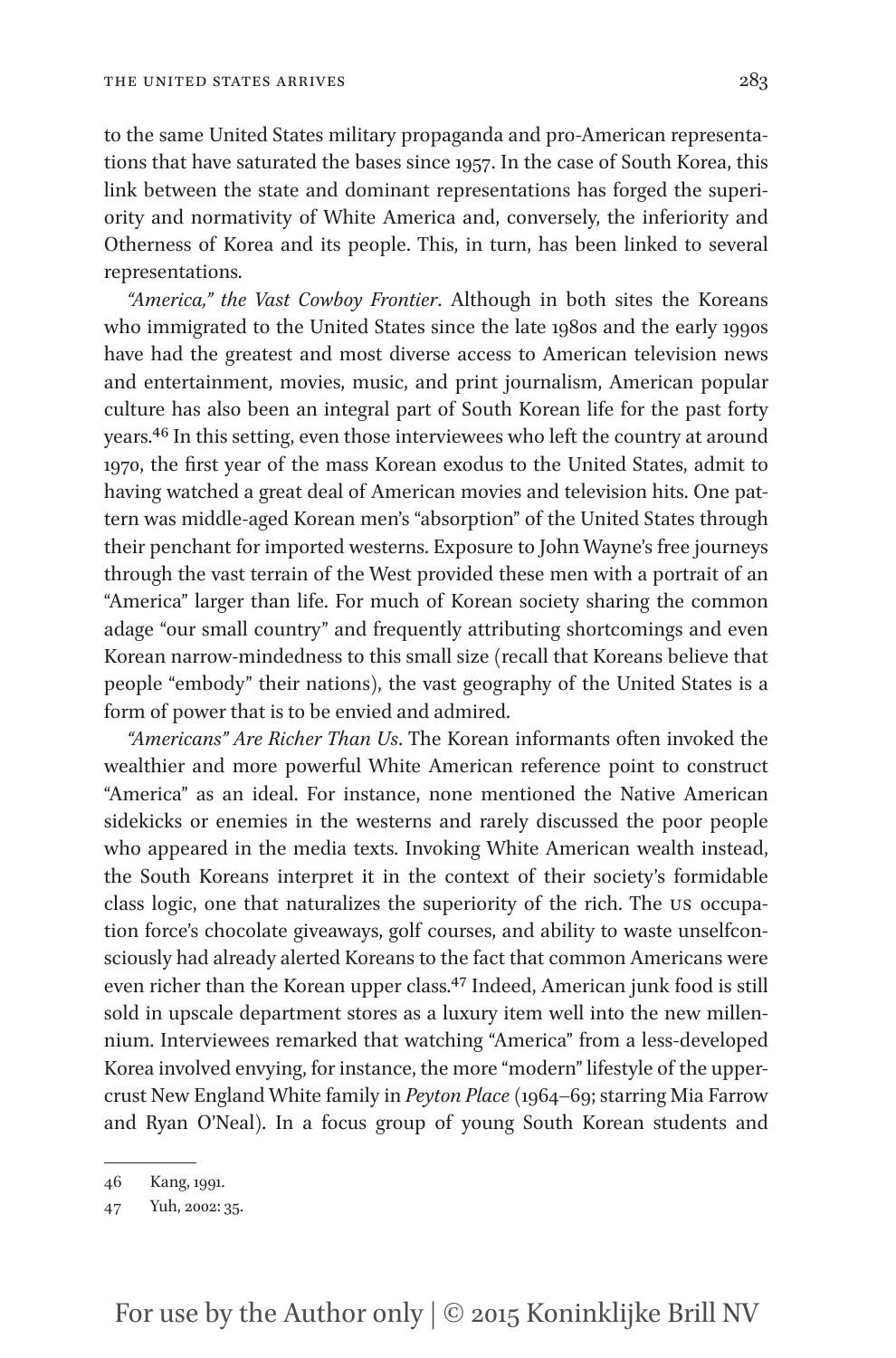professionals, remarks were in the vein of "Whites wearing tuxedos and drinking champagne." These American media representations reify an essentialization of national development and social class status that attributes America's superpower status to the innate talents of its people. The Koreans are painfully aware that they have been playing catch up ever since.

*"Americans" Are Happier, Nicer, and Freer Than Us*. During their interviews, Koreans of both genders readily conjured up the classic American films they had seen, the vast majority of which featured, and were exclusively about, White Americans—*Breakfast at Tifffany's, Titanic*, and *Roman Holiday*. In other words, Whites are the reference point in every movie offered. Building on the tropes of kind, selfless early missionaries and of American benevolence during the Korean War, the respondents gleaned the notion of happier, nicer, and more liberated "Americans" from these mass media texts. To reach such a conclusion, Koreans understood White Americans within the logic of the South Korean cultural norms that typically do not prioritize extroversion, smiling, making eye contact, and sharing deep emotions with strangers (however, it must be said that the peninsula has incorporated some of these norms in recent years as a result of cultural globalization processes).

*"American" Men Are Better Men*. Though fewer in number, some women were not just shaped by Hollywood, hegemonic masculinity and hearsay, but by the personal encounters they had with White men in South Korea. Although longtime immigrants in the United States had fewer chances to interact with White men, newcomers reported some, albeit mostly acquaintance-level, meetings with businessmen, exchange students, and language teachers. Such views are supported by data on spousal preferences from Edward Chang's nonrandom survey of almost 1,300 students (assuming all participants were completely truthful about their sexual orientation).48 Among females, White American and European men (United States, United Kingdom, France, Germany, Italy— 57.1 percent) were a close second to Korean men (South, North, overseas—66.6 percent). The women's preferences disaggregated by nation, however, revealed that "American" and most Europeans (especially from Western Europeans) ranked above even *North Korean* men. This gendered subtext reveals that South Korean women most desire husbands from highly developed "modern" countries, not co-ethnics.49 In contrast, the Korean men's preferences constellated around perceptions of co-racial and more "gender traditional" women; they preferred Koreans first, then Chinese and then Japanese before White American and European women (41.6 percent).

<sup>48</sup> Chang, 1999.

<sup>49</sup> See Hirsch, 2003.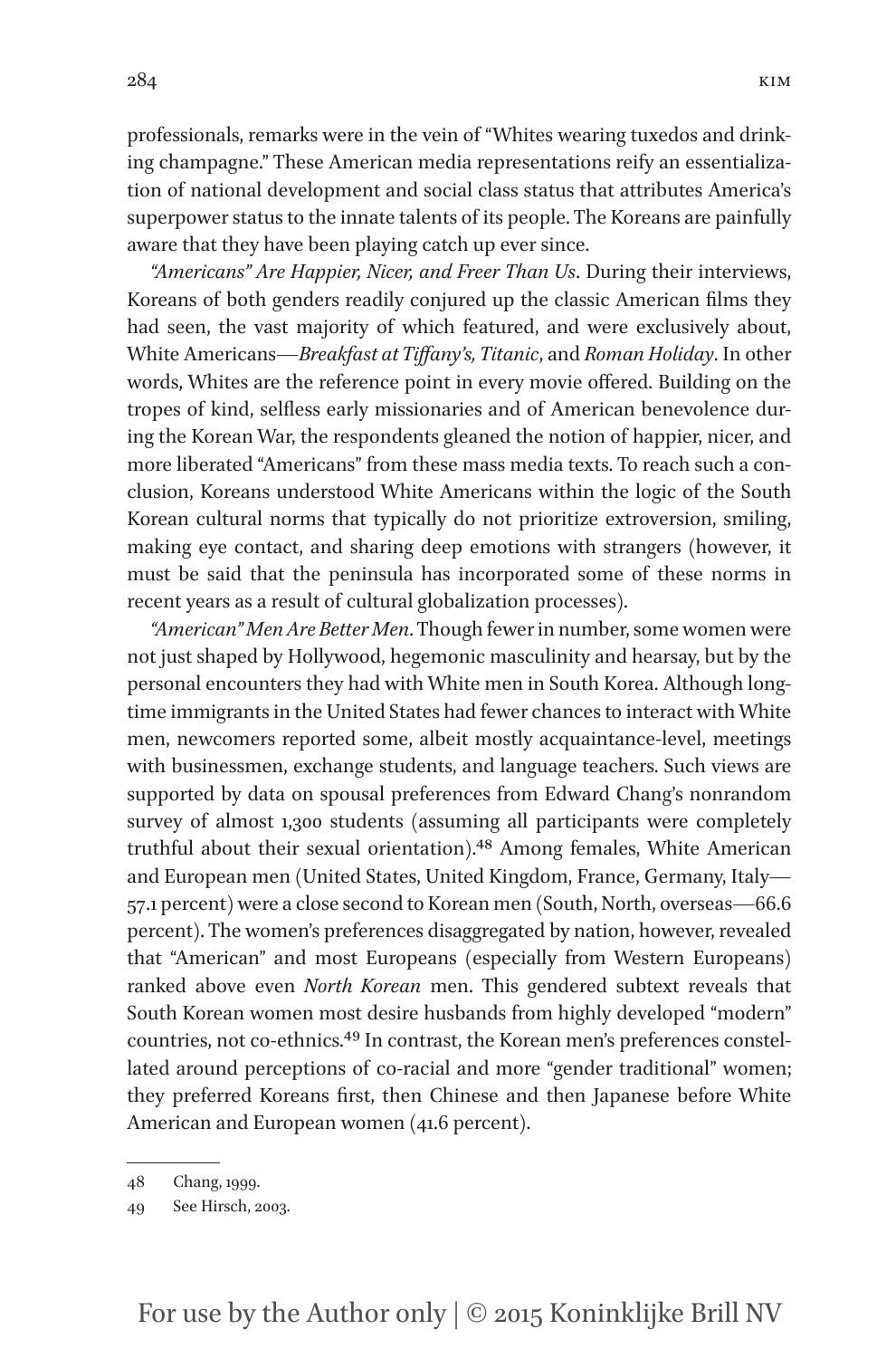#### *Counter-Hegemony and Race*

Korean women have also resisted the hegemonic glorifications of White American men in fundamental ways as part of their anti-American resistance in South Korea. Anti-American sentiment has been sparked and exacerbated by American soldiers' violence and abuses of privilege in general and by the rapes and murders of Korean women in particular. Invoking these, some of the women interviewees in Seoul and in the United States had condemned the United States military as a site of oppression at the intersection of nation, "race," and gender. A student named Ms. Park, for instance, remarked that unlike the handsome celebrities that the women in her focus group had invoked, "arrogant" White servicemen immediately came to mind when "Americans" were mentioned. Other women characterized the troops as "uneducated," "antiwomen," and "deceitful." "Uneducated" introduces social class by distinguishing between low-class, crude White GIs (subordinate masculinity) and the normative higher-class, refined White professionals who came as elected officials or businessmen, for instance (hegemonic masculinity).

Korean men had been further compelled by the ideology of "they're stealing our women," a common way in which men exercise power over other men within a racialized patriarchy.<sup>50</sup> These statements reveal that the South Koreans' sense of inferiority to White America's military, political democracy, wealth, beauty, and men did not go uncontested. It is thus not surprising that editorials in this spirit began to appear in *Chosun Ilbo*, South Korea's highestcirculation newspaper, in the 1960s, around the birth of the highly controversial Status of Forces Agreement (SOFA). The newspaper also condemned SOFA's land infractions against poor villagers. The 1980s witnessed the shift to anti-Americanism, particularly against dominant Whites, due in large part to the 1980 Kwangju Massacre in which thousands of pro-democracy student protestors against the rise of a military regime were murdered by South Korean troops.51 The United States came to be implicated in the killings owing to its supreme command over the military hierarchy of the ROK and USA forces.<sup>52</sup>

A historical watershed of racialization at the transnational crossroads of global and ethnic media involves Korean society's interpretation of the White American state and Whiteness in the 1992 Los Angeles unrest. The social explosion that occurred against urban Korean merchants after four White police officers were acquitted of racial violence against Rodney King signaled an American disposition of derision and dismissal toward Korean ethnics (and,

<sup>50</sup> See Collins, 2000; Espiritu, 1997.

<sup>51</sup> Clark, 1988.

<sup>52</sup> Yuh, 2002: 73, 245.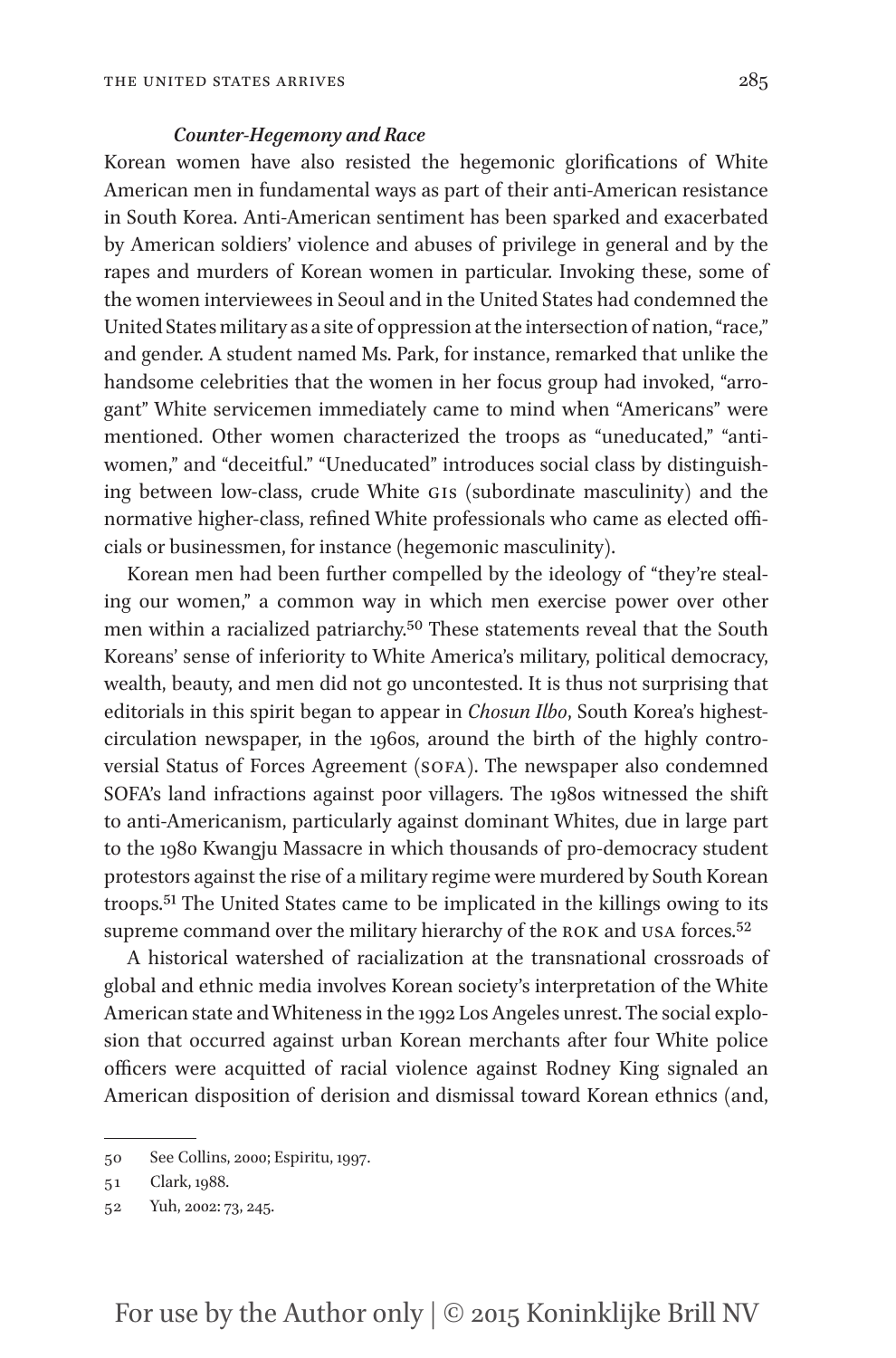by extension, the home country) to many South Koreans. Although some South Korean media outlets tagged the unrest the "Black riots" (Kor. *hŭgin pokdong*), the coverage, even among mainstream and conservative outlets, made it clear how Korean immigrants sufffered tremendous losses due to the American forces' protection of predominantly White and rich Beverly Hills and Westwood at the expense of Koreatown.53 The ROK media also claimed that Korean Americans were scapegoats in what was ultimately a White-Black conflict, yet the mainstream US media insisted on absolving Whites of blame by stressing that the unrest was due to mutual Black-Korean antipathy. The South Korean newspapers accused the American media of continuously airing footage of the Korean merchant, Soon Ja Du, shooting a Black teenager, Latasha Harlins, and of airing inflammatory scenes of Black animosity toward Koreans.54

Similar constructions of White American dysfunction flow from the South Koreans' increased exposure to sensationalistic American news broadcasts, as would-be émigrés have been much abuzz about the school shootings in the United States. Such a phenomenon is virtually incomprehensible and wholly bewildering in a society in which civilian gun use is illegal and rarely practiced. Many interviewees asked how White students could shoot and kill each other and themselves in their classrooms, such as in Columbine?55 In fact, in an Asian society in which schooling is so paramount that in some parts of the year students attend school from 6 a.m. to 10 p.m. and then supplementary schools until 1 a.m., South Koreans often cancel their immigration plans due to the alarming phenomenon of school murders in the United States. Such incidents prompted new immigrant Ms. Paik to qualify that typical Whites were nice as long as "you don't offend any of them."

#### **Blackness and Imperialist Racial Formation**

The other side of the imperialist racial formation—Blackness and darkness also has its fundamental roots in post-World War II American militarism in Asia. The occupation of Japan, for instance, brought both Black soldiers and the White military's racism to the land of the rising sun, giving rise to a

# For use by the Author only | © 2015 Koninklijke Brill NV

<sup>53</sup> Kim, 1993.

<sup>54</sup> *Chosun Ilbo*, 4 and 7 May 1992.

<sup>55</sup> More recently, Newtown and myriad other school shootings have only reinforced this perception.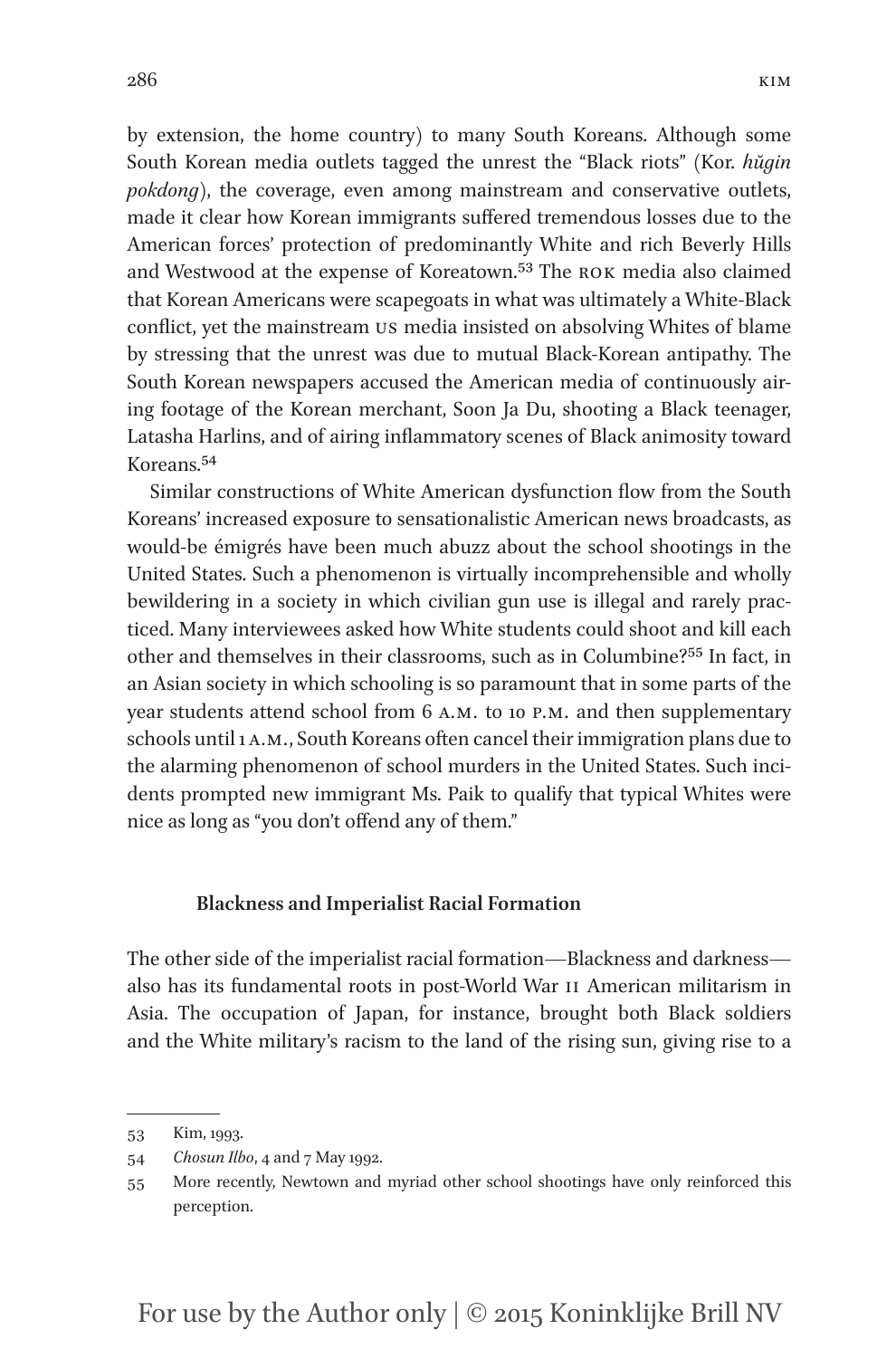lucrative Japanese market of Blackface minstrel and "darky" goods.<sup>56</sup> These were then exported, in boomerang fashion, to the United States where they were hot commodities. South Koreans had probably encountered the popular "pickaninny" illustrations in Japanese books from the 1960s, themselves inspired by the American work *The Story of Little Black Sambo*.

Although Koreans had some exposure to pre-World War II ideologies about Blacks, Japan's postwar commodity racism industry seemed to have popularized the representations across the widest of audiences. After trade relations were normalized in 1965, Japan began exporting Blackface and "darky" products to its former colony. The Sanrio Company's pickaninny doll was still imported as late as the 1990s, until it was pulled from the shelves after Black American protests.57 In response to protests and out of concern for its global image, Japan has since discontinued or modified its products, though imagery is subjective and can often be called into question. Black face or "darky" imagery and products have even survived in the United States and Europe despite fierce taboos. Although the narratives below echo these notions, the situational reality of the Koreans' scant contact with Blacks in the flesh before the United States' military proliferation should also be considered. In this case, the fear of the unfamiliar in a predominantly Korean and Asian society should not be surprising, as the Koreans were not only unnerved by the Blacks' appearance but also by White missionaries' alien looks, albeit mostly in the early years. During the Jim Crow era, the small number of Koreans who worked as stafff on the bases or in the seedier camptowns observed the separate and unequal treatment of White and Black members of the military. Black Americans also have been highly present along the "front line" of the demilitarized zone and have been denied the White GIs' less dangerous assignments in Seoul.<sup>58</sup> Since the formal desegregation of the military, the soldiers and the camptown restaurants, bars, and brothels have remained, in many areas, informally segregated.

Over the years, the South Koreans' encounters with Black troops have been troubled, in part as a result of resentment over the injustices they had suffered and incurred on account of the American presence. In the 1970s, even White soldiers admitted that they heard Koreans repeat the soldiers' anti-Black epithets without fully comprehending their meaning or the level of animus involved.59 On the other side of the line, Blacks have either resisted local prejudices or have adopted their stereotypes and abused their power

<sup>56</sup> Russell, 1991: 23.

<sup>57</sup> Russell, 1991.

<sup>58</sup> Sturdevant & Stoltzfus, 1993.

<sup>59</sup> Moon, 1997: 72.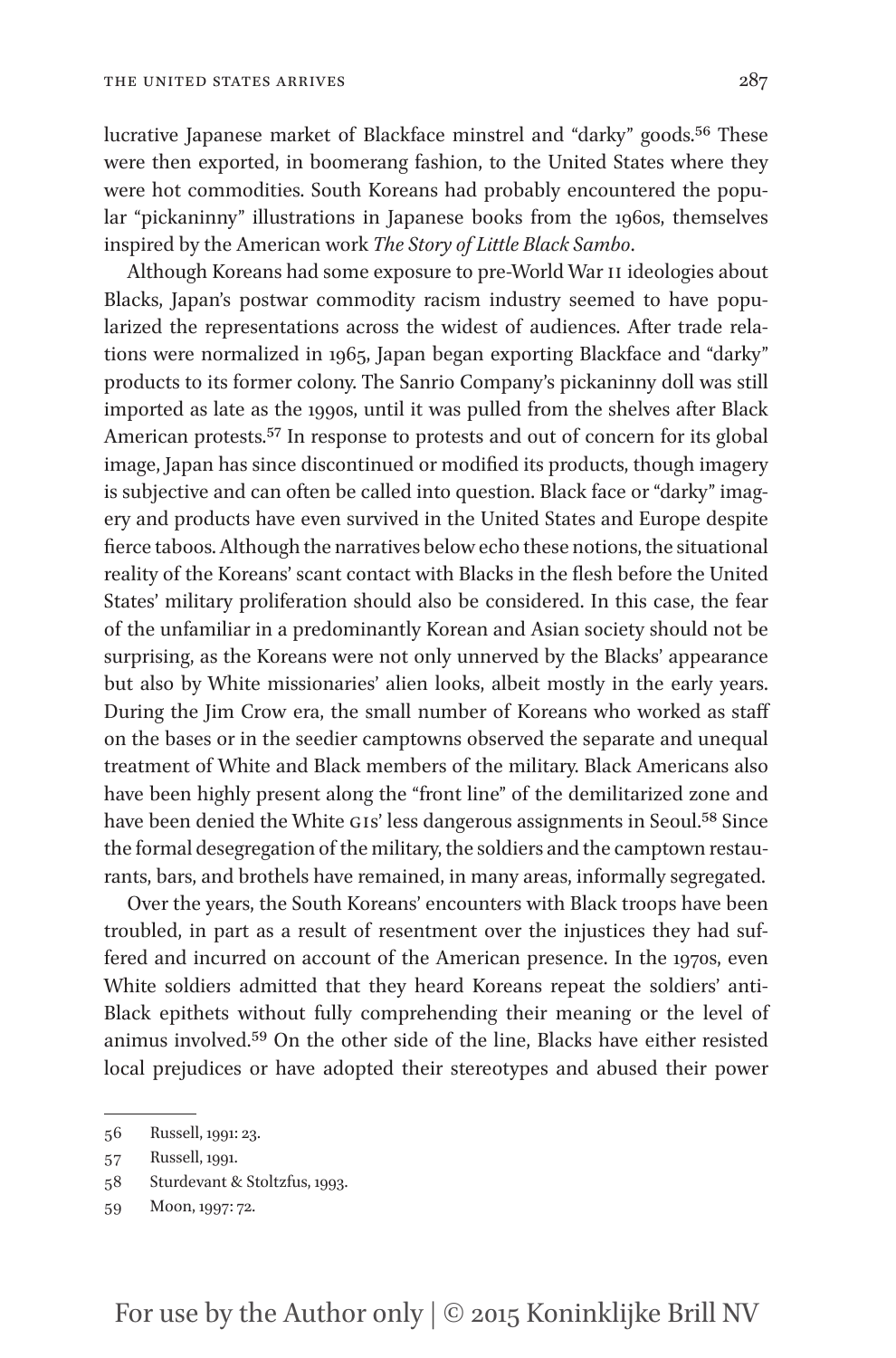over Koreans, potentially signaling Black Americans' reactionary methods and their oppression of the Korean populace. In addition, shortly after the first big wave of Korean immigration to the United States in 1970, Black nationalism had intensified among soldiers, fueling feverishly racialized conflicts. Fights between Black and White soldiers and between Blacks and Korean residents were common. In a context in which dark skin and Blacks were already seen in a less favorable light, such incidents spurred the idea that Black soldiers cause more trouble than "the Americans"<sup>60</sup>

The multiracial children of American GIs and Korean women, and especially those of part-Black descent, also suffer extreme oppression as a result.<sup>61</sup> Korean society's very language of a "pure" bloodline and consanguinity serves as a symbolic point of resistance against outside powers' intrusions and against the "contamination" of the Koreans' once "pure blood;" the more the marginalized populace can get rid of the evidence, the more it feels sovereign, the more it feels *Korean*. As a formerly colonized and presently dependent people, then, their tendency is to displace internalized inferiority in ways that foster prejudice and discrimination.

It is important to note that Koreans did not always follow the route of racializing Black Americans as "low-class" soldiers and violent occupiers. Although there is a need for more historical documentation of Blacks' relations with Koreans (and others) in Asia during World War II and the Korean War, there is some sparse evidence of Koreans (and Japanese) having treated Black American soldiers with respect. In George Lipsitz's analysis of veteran Ivory Perry, a prominent Black American activist from St. Louis, he finds that Perry attributed the birth of his activism to his understanding of Japan in World War II and the Korean War.<sup>62</sup> In my interviews, an informant named Mr. Roh, a government inspector during the Jim Crow era, said that he had seen many Korean military personnel and Black Americans bonding with each other. Both sought to beat the White servicemen in every way, including in sport, despite the violent racial conflicts that sometimes erupted as a result. Mr. Roh himself said that he felt much closer to the Blacks than to the Whites, especially at the United States Consulate in Seoul.63

A number of American mass media texts have highlighted Whites' racist treatment of Blacks under slavery. Some South Koreans were horrified by such movies as *Roots*. Several of the young adults cited Spike Lee's critically

<sup>60</sup> N.Y. Kim, 2008; in press.

<sup>61</sup> Kim, in press.

<sup>62</sup> Lipsitz, 1995: 63.

<sup>63</sup> N.Y. Kim, 2008.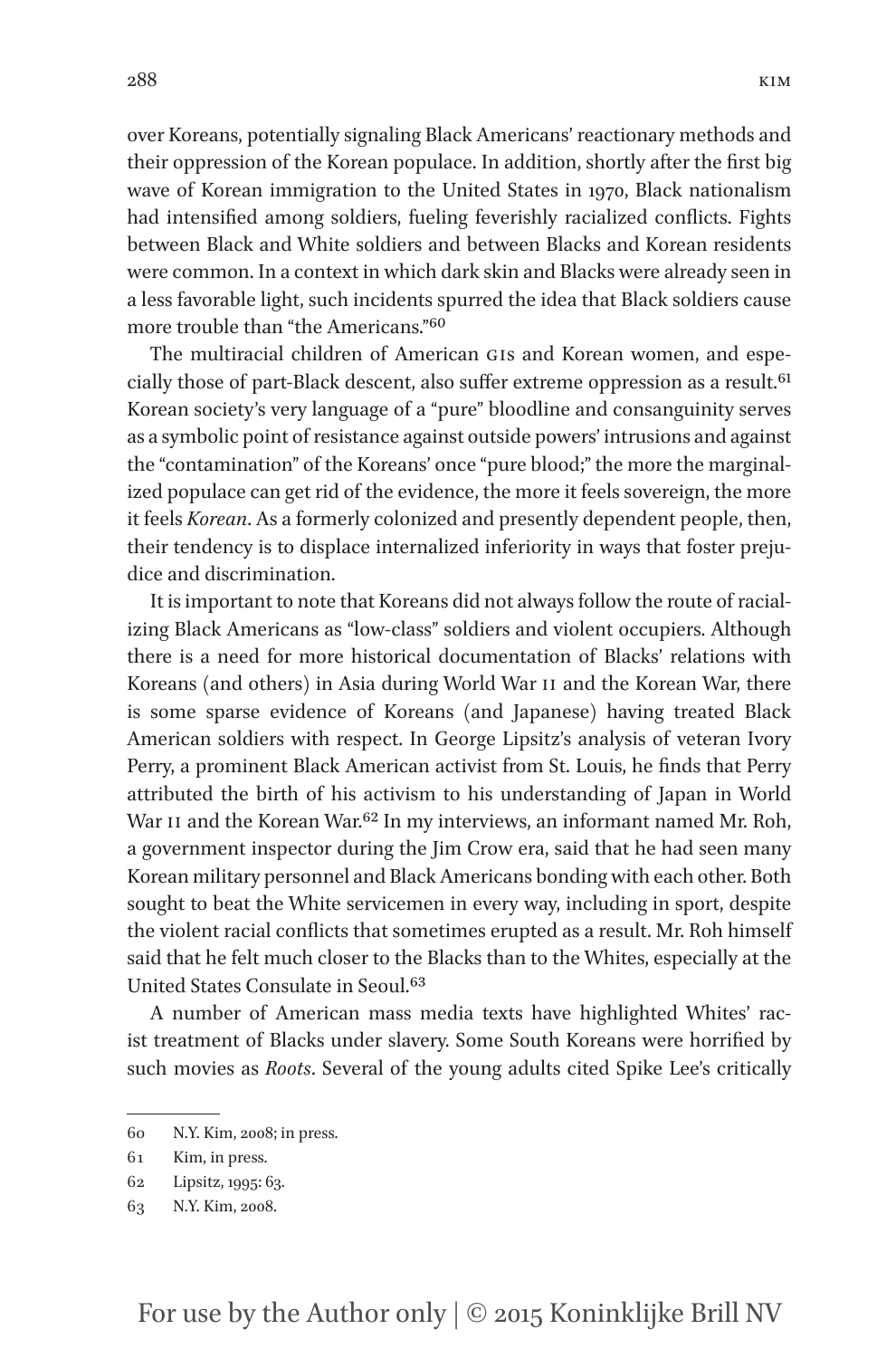acclaimed film *Malcolm x* as disturbingly eye opening. The younger generations, therefore, seemed to be wrestling with their indoctrination by White racism (especially against Blacks). Although Edward Chang's noted survey of Korean university students' marital preferences, for instance, revealed that Blacks, referred to as African Blacks, were the least preferred, my data reveal a more complex navigation of prejudices, their contexts, and a nascent awareness of antiracist and socially desirable talk. These baby steps are likely the partial product of Blacks' recent protests against Japanese Blackface or "darky" products. The intensifying cultural interpenetration between the two countries is also responsible, as manifested in the Korean youths' adoration of R&B and hip-hop (although a love of culture does not necessarily suggest a disappearance of prejudice), in their increased marriages to non-Whites, in the number of multiracial military children, in the labor migrants' protests for equality, and in the (politicized) anger over the 1992 LA unrest.64

#### **Racism and Invisibility in Korean "America"**

Nancy Abelmann and John Lie have pinpointed American mass culture as a central force propagating anti-Black *prejudice* in South Korea.65 The saturation of American mass media representations have likely stitched the Black slave, gang banger, drug addict, and one-dimensional entertainer into the South Korean collective consciousness more than any other source. Accordingly, the respondents most frequently invoked cultural representations when describing Blacks' racial characteristics. Although the immigrant cohorts in this study were exposed to racially stereotypical images, differences existed in the type and amount of images they consumed. Koreans who had emigrated during the 1970s to early 1980s tended to restrict their images of Blacks to those of former slaves, servants, and generally poverty-stricken people. Later immigrant cohorts consistently invoked the ubiquitous images of Blacks (mainly men) as criminals and drug addicts popular since the 1980s. As the ROK has long relied on Western news agencies for over 60 percent of its own news content usually AP, Reuters, AFP and the BBC—all the cohorts have been exposed to Western-centered news.66

<sup>64</sup> N.Y. Kim, 2008.

<sup>65</sup> Abelmann & Lie, 1995: 150.

<sup>66</sup> Kang, 1991: 116–17.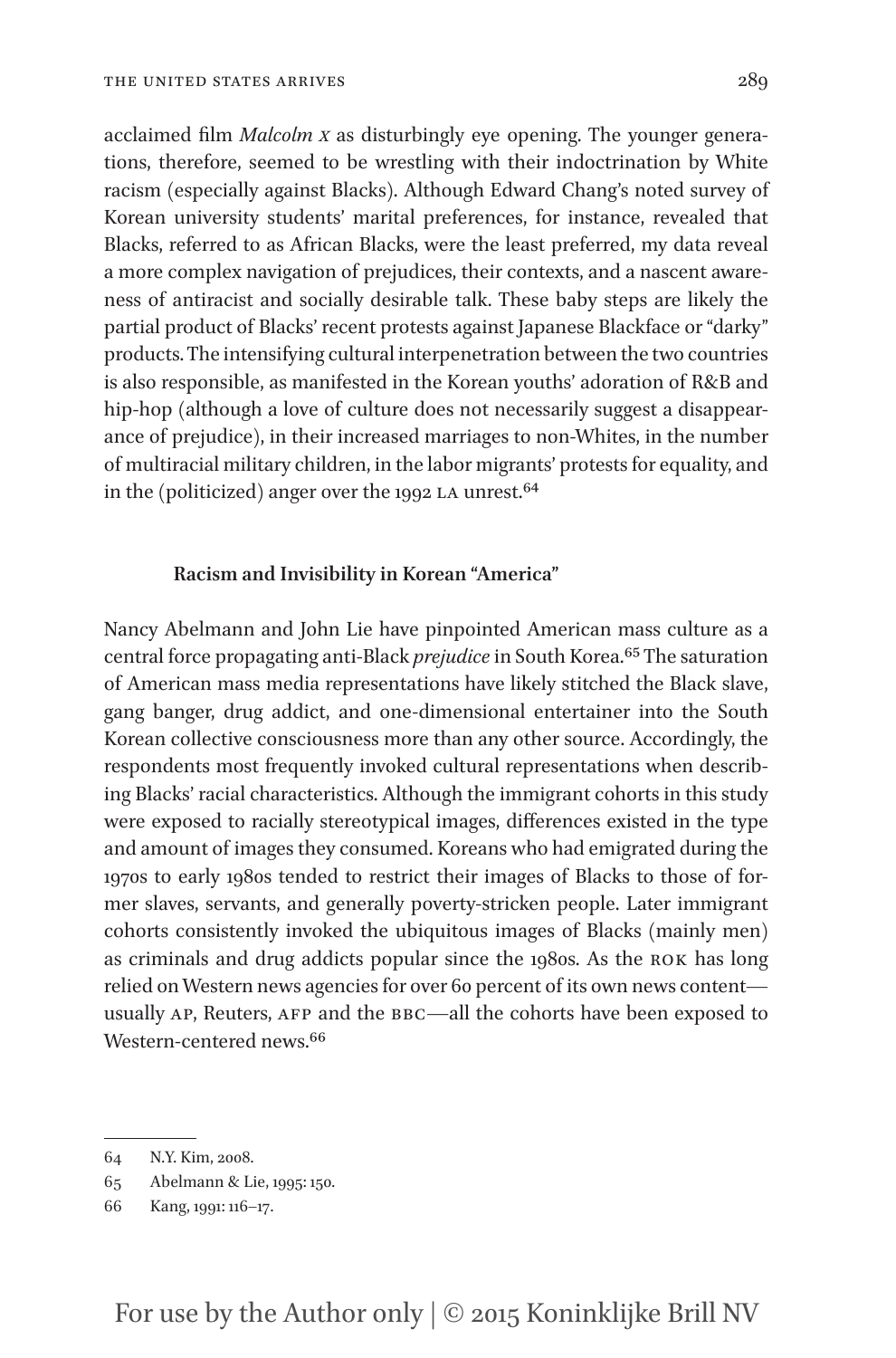Unlike their forebears, however, recent immigrants have been exposed to news images of "ghetto Blacks" and crack, the once White "glamour drug."67 Writing on the media coverage of the Los Angeles unrest, Herman Gray<sup>68</sup> argues that it is fixated on "neoconservative discourses of immorality and irresponsibility." Interpreting such discourses within the Koreans' dominant cultural system can foster intensified prejudice. To illustrate this point, consider newspaper reports of low-income Black Americans' rage about the large profits made by Korean American small business proprietors in Black communities without living in or giving back to the community.69 These do not bode well in a Confucianist society that naturalizes social class hierarchies and heralds diligent hard work as the cornerstone of any person who is worth respecting and any life that is worth living.

Although some of the interviewees indicted White racism and the Koreans' prejudices as responsible for the unrest, many new immigrants and South Koreans shored up their anger toward, and fear of, Blacks through the "riots." As South Koreans watched Black Americans set fires, vandalize, and attack innocent White bystanders in a country with few Black citizens, this often sharpened the convictions of would-be migrants like Ms. Paik that they would never open their business in a Black area. As Ms. Paik was also fearful of Black soldiers in the home country she seemed to conflate the potential violence and criminality of the soldiers in Seoul and protestors' violence and criminality in Los Angeles. In fact, many post-1992 emigrants to the United States reached the same conclusion. The Seoul residents who were not driven by the need to stress Blacks' criminal wrongdoing followed the other route: identifying with Blacks. Possibly influenced in part by a number of sympathetic media reports, these Seoul residents interpreted the unrest as caused by White racism and believed that Blacks were as much victims of it as the Korean immigrants.

More normalized and affirming images of Blacks in the United States and within global popular culture have influenced recent South Korean émigrés. These more multicultural representations can be seen as one major difference between the mass media and the occupation forces. Mass media texts have attempted to portray Blacks positively and thus encouraged Koreans' identification with the group while military ideologies rarely did so. For instance, recent immigrants remarked that they saw more Black Americans on screen who "looked smart," like Denzel Washington, who were "living better" and who were "very strong politically." In addition to a more multicultural popular

<sup>67</sup> Reeves & Campbell, 1997: 63.

<sup>68</sup> Gray, 1995: 172.

<sup>69</sup> *Chosun Ilbo*, 5 May 1992.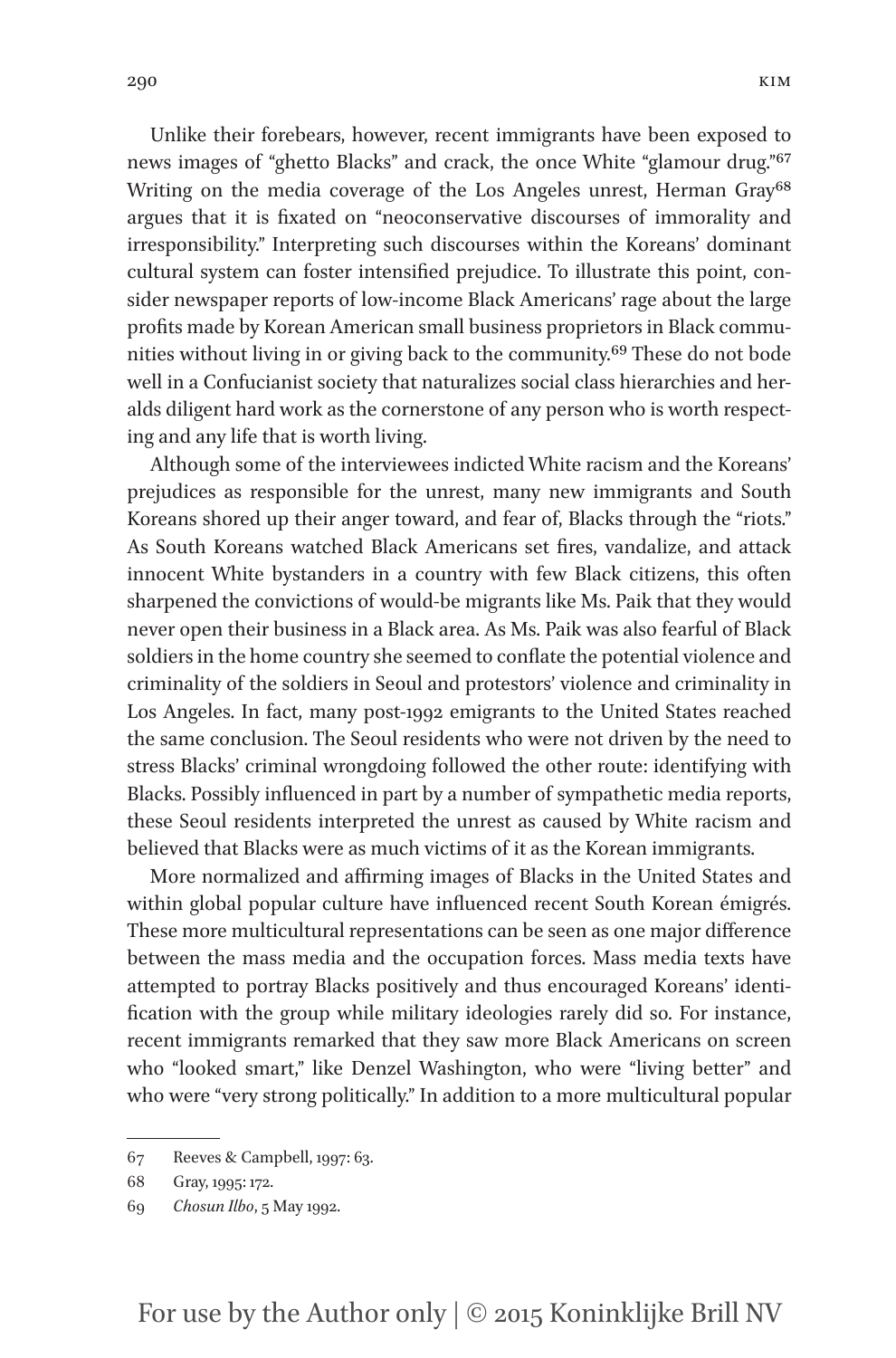culture, the Korean entertainment industry's emulation of Black American hip-hop since the 1990s could also signal one way in which American mass culture has fostered favorable perceptions. It goes without saying that the appropriation of hip-hop could also move in problematic directions. At the time of this writing, however, I have noticed bits and pieces of both in South Korea, suggesting both hope and concern.

While Asians have been portrayed in Hollywood since the early twentieth century and have become more visible in recent years, Asians and Asian Americans are still less prominent in mass media texts than Blacks and even Latinos.70 In my interview study the South Korean informants could thus rarely recall representations of themselves or other Asians in American mass culture. They also did not see themselves as part of "America." It is worth noting that the college student and young professional interviewees in Seoul—the generation who tends to consume the most American popular culture—had only been garrulous about images of Whites and Blacks in the United States. They fell silent and paused for long periods when they were asked about images of Koreans or Asians in the United States.

The inability to associate Asian Americans with "America" is part of my Korean informants' general dismay over being dominated by the United States but being a nation unfamiliar to most Americans. This paradox, coupled with South Korea's subordinate status in relation to the advanced West in the global order, has secured their overall sense of invisibility and partial presence. Although the US White-over-Black order has reinforced Koreans' sense of "middle" positioning above Blacks, it has also reminded many South Koreans that they are not part of the binary at all, leading to their invisibility in the United States and, by extension, the globe. In other words, the relationship between the globe's White West and brown-skinned peoples has largely muted the existence and importance of other nations such as South Korea. Furthermore, as "American" service people, both Whites and Blacks have engendered and can reproduce the Koreans' sense of partial presence in their own country.

When focusing on their group's social positioning *within* the United States, the interviewees had some idea that White Americans coexisted with Asian Americans. Yet they were clear about Korean and Asian Americans (or Latinos, for that matter) not being part of the mainstream American national identity. Similarly, Whiteness is the reference point in the American mass media while Blacks are the most consistently visible subjects of political discourses

<sup>70</sup> Entman & Rojecki, 2000.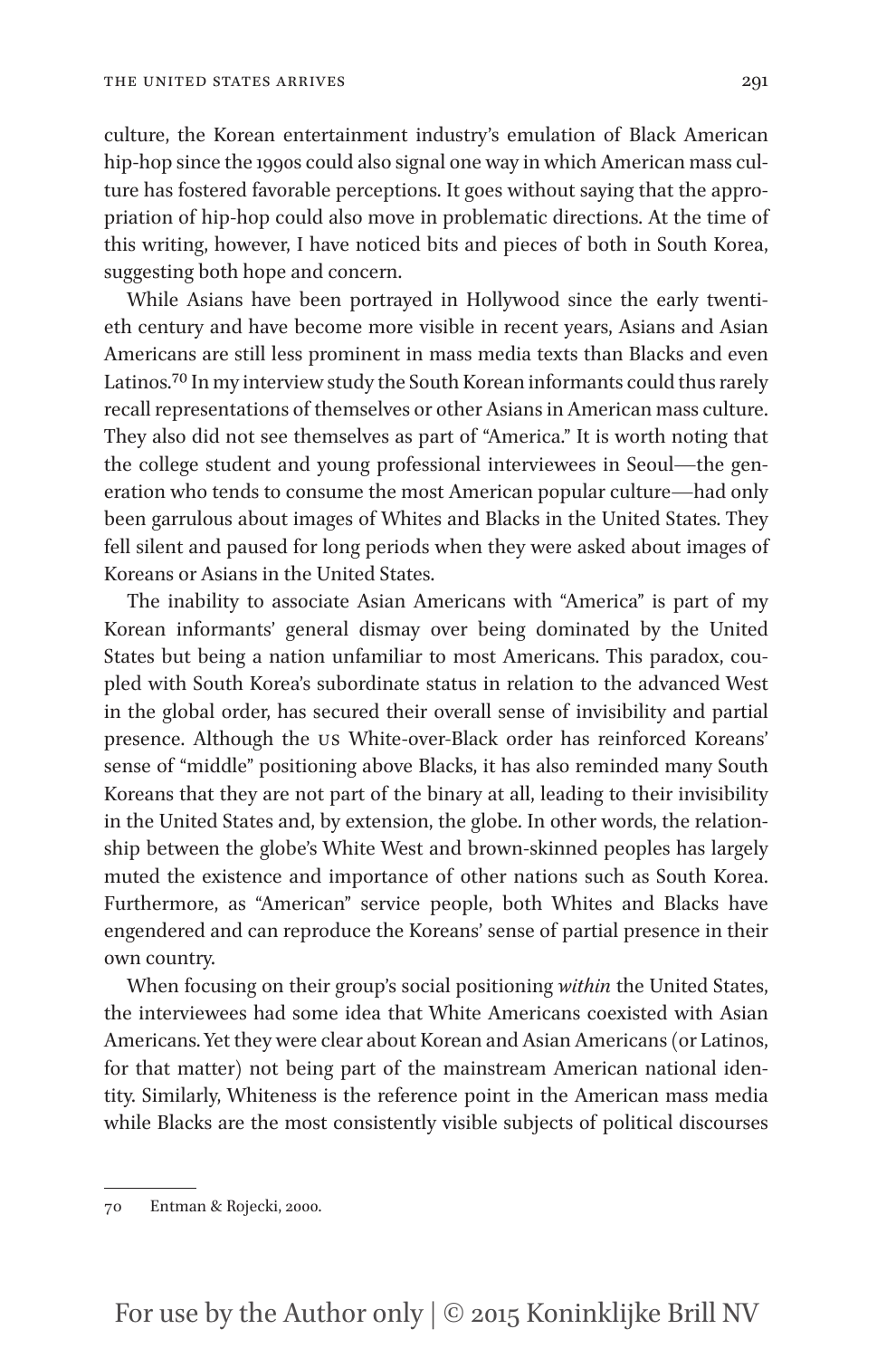concerning non-Whites in the United States.<sup>71</sup> Many Koreans, then, and especially in recent decades, have come to the United States armed with the knowledge that Blacks are "more American" while they themselves lack political visibility and recognition.72 In this regard, the 1992 Los Angeles unrest was certainly telling. The Seoul residents believed that if the Korean Americans had not been so politically invisible and palatable—and, ostensibly, if the ROK was a superpower—White America would never have turned a blind eye to Koreans and used them as a bufffer between themselves and Black Americans.

The theme of Korean political weakness could also be found in a small number of transnational news stories. Consider a 1988 *Chosun Ilbo* piece on an immigrant by the name of Mr. Choi: "Mr. Choi sued the United States government for racial discrimination after he and his Asian co-workers were fired from a police department for no apparent reason. Mr. Choi claims, '*Asians are more vulnerable to racial discrimination than Blacks because of the lack of human rights protection programs specific to Asians*'<sup>*"*</sup> (emphasis added).<sup>73</sup> Transnational media items on the L.A. unrest, on Black Americans in the political arena, and on experiences like Mr. Choi's, especially in the context of a partial South Korean presence, familiarize the people with their political invisibility and weakness in the United States. Simply put, it was not difficult for Koreans to notice that they were not part of a national identity consisting of Whites (as citizens) and Blacks (as second-class citizens).74

As further testament to the hegemonic power of the White-Black order, most Korean respondents tended to express little awareness of other US residents of color. In particular, most of the informants expressed surprise at the large Latino population in California (and in other states like Nevada, Texas, Florida, New York) given their weak knowledge of just how big the Latino population was in the United States. This surprise was especially true among those who immigrated in the 1970s and 1980s. Although most new immigrants and South Koreans did not possess an in-depth knowledge of Latino groups, they tended to demonstrate much more familiarity with them compared to the longstanding US immigrants. This is due, among other things, to Latinos' greater visibility in American popular culture in recent decades and to transnational stories from the United States. These have made South Koreans more aware of the exoticized media stereotype of the Latinos' "penchant" for festive parties, dancing, and singing. Names like Ricky Martin, Jennifer Lopez, Marc

<sup>71</sup> Entman & Rojecki, 2000: xi.

<sup>72</sup> See Taylor, 1994.

<sup>73</sup> *Chosun Ilbo*, 23 February 1988.

<sup>74</sup> Collins, 2001.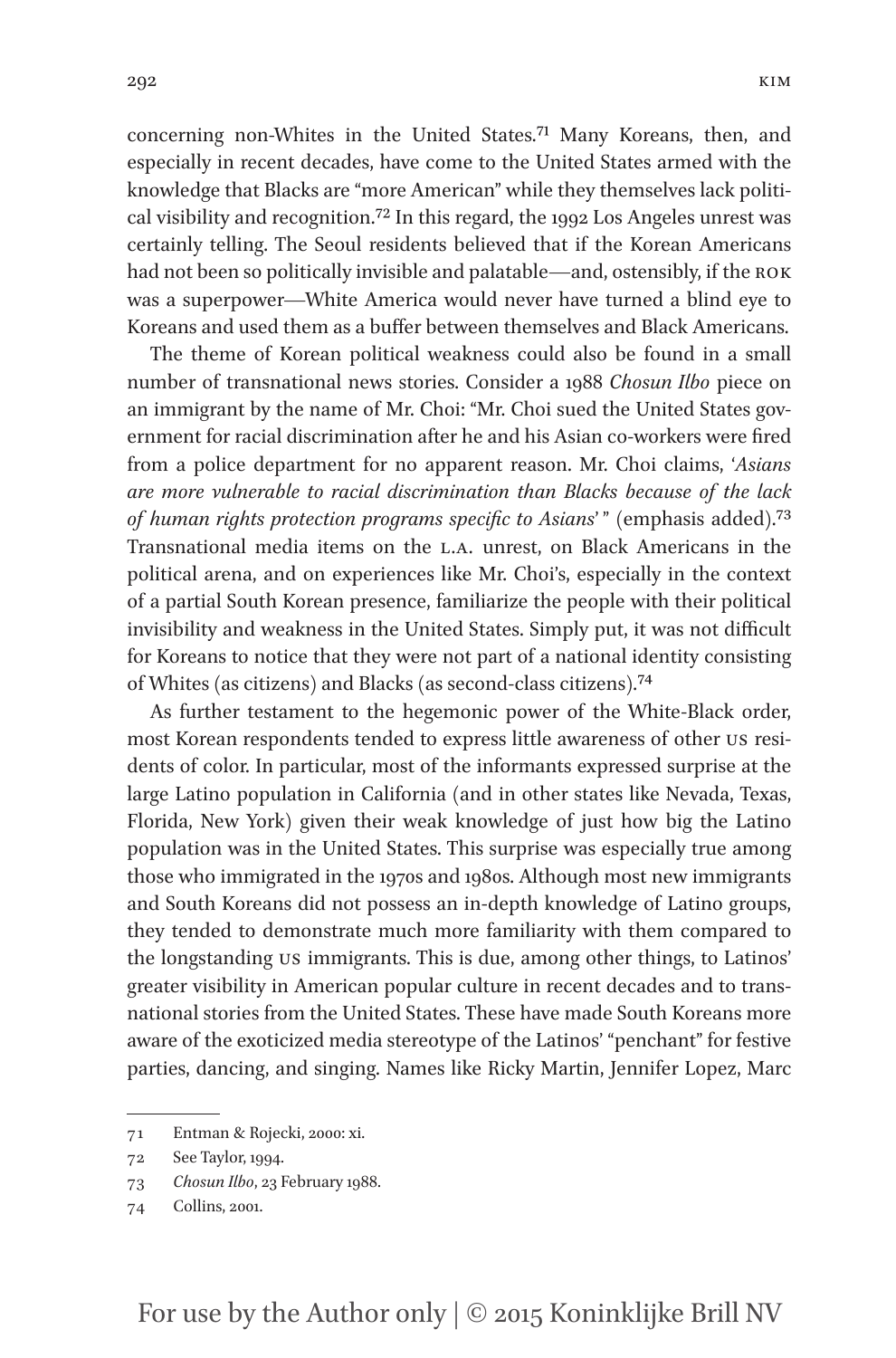Anthony, Christina Aguilera, and Shakira are certainly more familiar to them than they used to be. Even those Koreans who had seen images or heard stories concerning Latinos admitted their inability to identify Latinos until they came to the United States (though those with "blond hair and blue eyes" were "impossible" to discern from Whites). In fact, the Koreans' inability to identify Latinos is partly why they continued to perceive the American military in White-Black racial terms.

The South Koreans' access to US military bases as well as to the liquorserving establishments that surround them has long been restricted (exceptions exist for employees and those with special authorization). Camptown bars and clubs post signs above their entrances that read "Korean Nationals Prohibited: This club is registered in accordance with Article 21 of the Tourism Business Act. Only UN forces and other foreigners are permitted patronage. This establishment offers tax-free liquor; Korean nationals are therefore denied entry—Chairman, Korea Special Tourist Association."75 That Americans deny Koreans access to parts of their own country certainly shores up feelings of not being fully present in one's own "home." Compounding these feelings is the Los Angeles unrest which further enlightened Korean Americans about their weak recognition and visibility in the United States. Although South Koreans have been told that the United States is their "ally," they allege that they enjoy little to no halo effect from this "partnership" and actually suffer discrimination and invisibility in White-over-Black America. The paradox only affirmed that the United States has also positioned Koreans as subordinates more than as "equals" even within its own boundaries. Moreover, Japanese and Chinese Americans have a longer and more established history in the United States than Korean Americans.

When Seoul became the host of the 1988 Olympics, South Koreans and Korean immigrants alike were predictably enthralled with this hallmark of the peninsula's economic arrival and new prospects for global recognition and respect. This led, for example, to a Korean in the United States writing the following in a newspaper editorial: "Just a few months ago, Americans used to ask Korean Americans they met if they were Japanese, a question that badly hurt Korean Americans' self-esteem. But nowadays, Americans seem to ask all Asians if they are Korean."76 Yet, 12 years later, the almost 80 interviewees overwhelmingly reported that they felt painfully invisible and insignificant when Americans did not know where Korea was, when the Korean language was only popular within the boundaries of Koreatown, when Japanese and Chinese

<sup>75</sup> Moon, 1997: 31.

<sup>76</sup> *Chosun Ilbo*, 29 July 1988.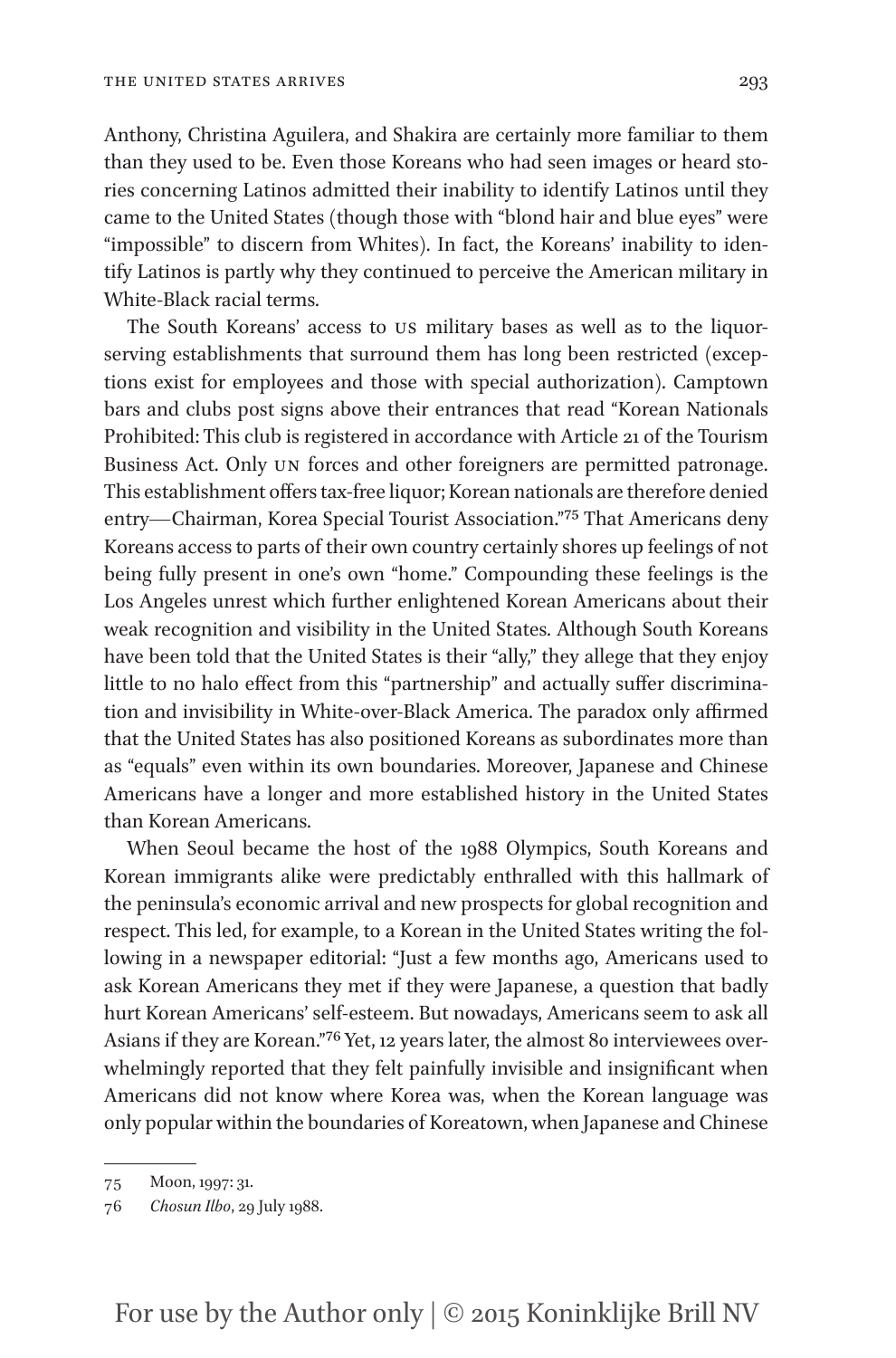cuisine were still more "mainstream," and when Americans had very little knowledge about Korean luminaries and about the Korean War. I would venture to guess that if I were to interview my informants again since the viral watershed of K-pop artist PSY and his "Gangnam Style" (buoyed by predecessors Rain, Wonder Girls, Girls Generation and even Yuna Kim) many of them would still not feel that Americans or the world at large had a deeper understanding of Korea or Koreans, smiles of validation notwithstanding.

#### **Concluding Remarks**

Within the context of Japanese colonization and American dominance over the peninsula, I have identified and examined South Koreans' and immigrants' sense of inferiority and invisibility vis-a-vis (masculine) White America and their resistance to such a consciousness. What is striking about this process is that Korean immigrants are racialized not just within the United States but also with respect to ROK–United States relations, both then and now. This crossborder relationship largely determines South Korea's overall position in the American imagination and the larger global order—the peninsular people's greatest concern.77 One dimension is White (and Black) America's racialization and treatment of South Koreans as third world, inferior, and intrinsically foreign, a plight that Koreans internalize, remap and resist. Koreans also racially characterize Blacks as "GIs" and "criminals," adopting White racial prejudices as a way to position themselves above them.

This is not only a strategy of resistance against Black American state power, but also a response to the Koreans' subordinate position vis-à-vis the White West and Japan, to their liminality in a White-Black world, and to a fear of regressing back into the "Blacker" third world.78 These reactionary politics, however, also exist alongside the South Korean rejection of White superiority and Black inferiority and, thereby, an increased identification with Blacks. This pattern, common to most responses to oppression, involves resisting one hegemony by reifying another.79 For instance, segments of South Korean society resist Black American state power by drawing on stereotypes of Black people. Indeed, even in a country like the United States that prides itself on its enviable progress into a multicultural, "color-blind", and even "post-racial"

<sup>77</sup> See Espiritu, 2003.

<sup>78</sup> See Russell, 1991.

<sup>79</sup> Espiritu, 2001; Pyke & Dang, 2003.